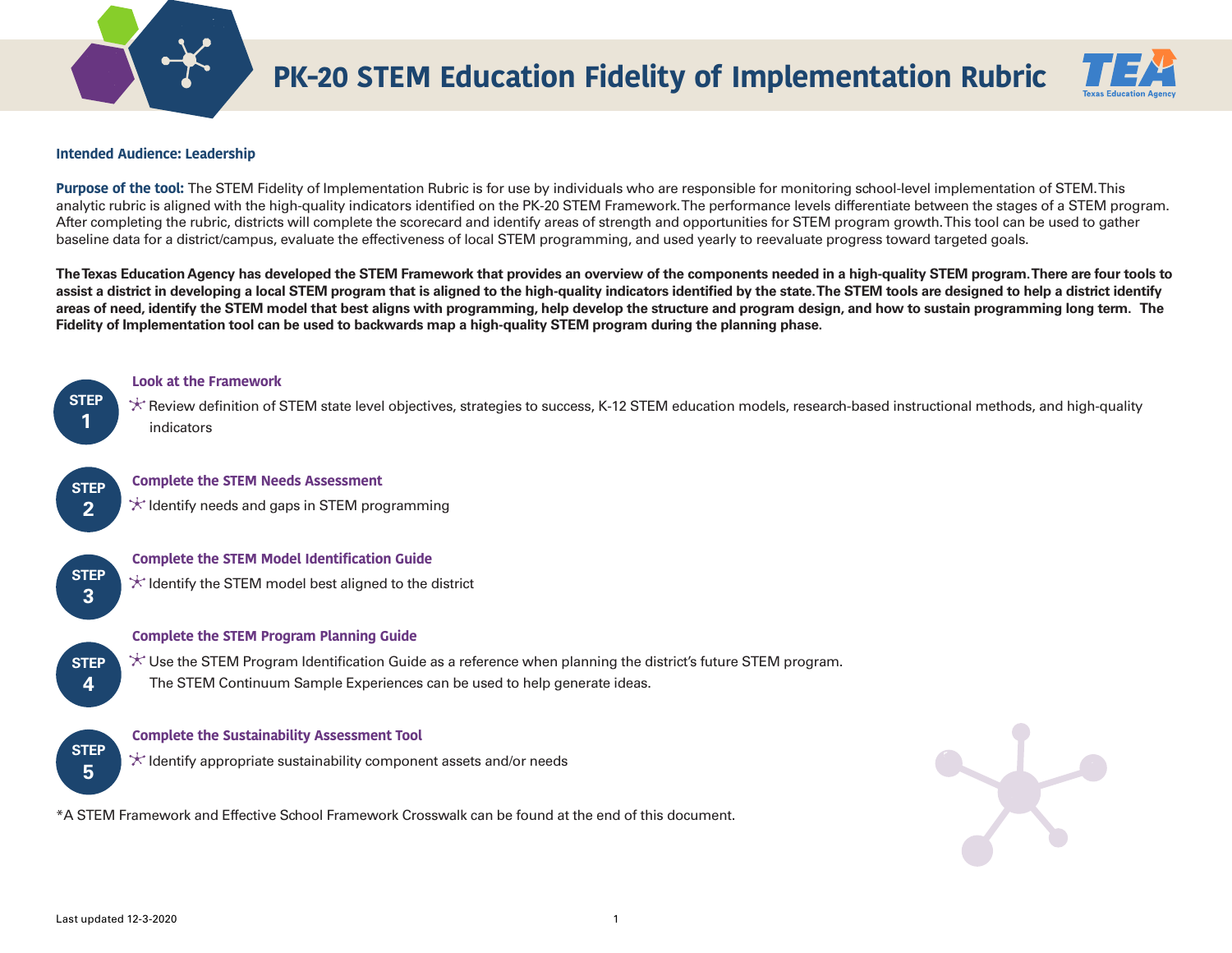### **DOMAIN 1 EQUITY OF PROGRAMMING**

#### 1.1 STEM Instruction is offered for all students on campus

Equity components have been embedded throughout this rubric to assist leaders in identifying areas of programming where inequities could occur and addressing those barriers to create a STEM environment where every student can succeed.

| <b>HIGH-QUALITY INDICATOR</b>                            | <b>EXPLORATORY MODEL</b><br>(STARTING POINT)                           | <b>INTRODUCTORY MODEL</b><br>(DEVELOPING)                                                                                       | <b>PARTIAL IMMERSION MODEL</b><br>(INTERMEDIATE)                                                                              | <b>FULL IMMERSION MODEL</b><br>(ADVANCED)                                                                            |  |
|----------------------------------------------------------|------------------------------------------------------------------------|---------------------------------------------------------------------------------------------------------------------------------|-------------------------------------------------------------------------------------------------------------------------------|----------------------------------------------------------------------------------------------------------------------|--|
| 1.1a Program equity                                      | System strategies to support an<br>equity focus is minimal or missing  | Equity focus is offered within the<br>system and incorporated in some<br>strategies with inconsistent review<br>for improvement | Equity focus is offered within the<br>system and incorporated in some<br>strategies with consistent review for<br>improvement | Equity focus included in all system<br>strategies and consistently reviewed                                          |  |
| 1.1b Outcomes impact targeted<br>underrepresented groups | Equity focus intervention(s) are<br>misquided, limited or non-existent | Equity focus reflects unexpected<br>outcomes when an intervention is<br>applied                                                 | Equity focus reflects some observed<br>outcomes when an intervention is<br>applied and is not validated through<br>assessment | Equity focus reflects expected<br>outcomes when an intervention is<br>applied and is validated through<br>assessment |  |
| <b>EXAMPLE ARTIFACTS</b>                                 |                                                                        |                                                                                                                                 |                                                                                                                               |                                                                                                                      |  |

• Strategic plan for interventions including a description of target population and subgroup analysis of outcomes

 $\circ$  Analysis of student populations participating in STEM programming

• Documentation of STEM leadership team has training/experience designing equitable programming

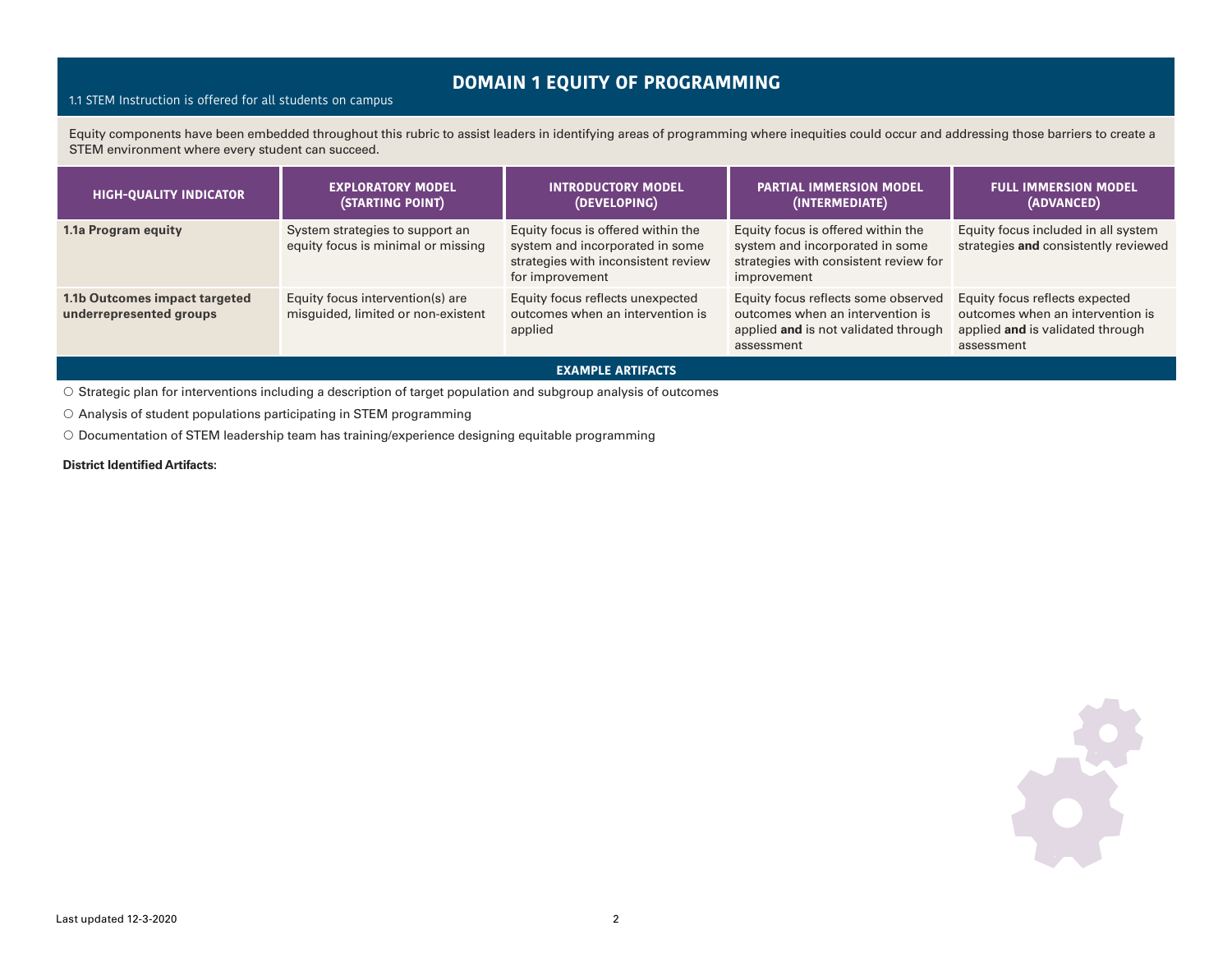### **DOMAIN 2 SCHOOL CLIMATE AND CULTURE**

2.1 Professional development on integrated STEM content, resources, and instructional methods provided for all staff 2.2 Professional development to build a STEM culture and growth mindset in the organization provided for all staff

A campus offering STEM ensures a systemic professional development (PD) model that provides continuous learning based on student results, teacher development, and goals of the school. The PD model, including school-level and personalized plans, creates an environment that allows educators to continue to learn and pursue opportunities that build the capacity to provide better STEM learning opportunities for students.

| <b>HIGH-QUALITY INDICATOR</b>                                                                            | <b>EXPLORATORY MODEL</b><br>(STARTING POINT)                                                                                                                                                                      | <b>INTRODUCTORY MODEL</b><br>(DEVELOPING)                                                                                                                                                                                                                                      | <b>PARTIAL IMMERSION MODEL</b><br>(INTERMEDIATE)                                                                                                                                                                                                                                                                                                                                                                                                                                                          | <b>FULL IMMERSION MODEL</b><br>(ADVANCED)                                                                                                                                                                                                                                                                                                                                                                                                                                                                          |
|----------------------------------------------------------------------------------------------------------|-------------------------------------------------------------------------------------------------------------------------------------------------------------------------------------------------------------------|--------------------------------------------------------------------------------------------------------------------------------------------------------------------------------------------------------------------------------------------------------------------------------|-----------------------------------------------------------------------------------------------------------------------------------------------------------------------------------------------------------------------------------------------------------------------------------------------------------------------------------------------------------------------------------------------------------------------------------------------------------------------------------------------------------|--------------------------------------------------------------------------------------------------------------------------------------------------------------------------------------------------------------------------------------------------------------------------------------------------------------------------------------------------------------------------------------------------------------------------------------------------------------------------------------------------------------------|
| 2.1a Quality STEM professional<br>development                                                            | Teachers participate in large group<br>professional development sessions<br>that introduce STEM teaching skills                                                                                                   | Teachers participate in large group<br>professional development sessions<br>focusing on critical STEM teaching<br>skills                                                                                                                                                       | Teachers have identified unique<br>professional development (PD)<br>goals, participate in large and small<br>group, and personalized learning<br>professional development sessions<br>and PD includes support across the<br>school year during implementation<br>of school-based STEM strategies<br>and teachers observe colleagues<br>and engage in formal reflection and<br>discourse regarding practice and<br>PD sessions align with the needs<br>of the program/school and student<br>learning needs | Professional development (PD)<br>is ongoing and aligns with STEM<br>initiatives and includes support<br>across the school year and teachers<br>have identified unique PD goals<br>and participate in large and small<br>group and personalized learning<br>PD sessions and teachers observe<br>colleagues and engage in formal<br>reflection and discourse regarding<br>practice and PD often embedded<br>within the working day and aligns<br>with the needs of the program/<br>school and student learning needs |
| 2.1b Professional development on<br>designing PBLs or design-based<br>learning experiences               | Teachers participate in PD sessions<br>that provide information and<br>samples of project/problem-based<br>learning STEM modules and/or<br>design-based challenges                                                | Teachers participate in PD sessions<br>that provide information and<br>samples on the development of<br>project/problem-based learning<br>STEM modules and/or design-based<br>challenges                                                                                       | Teachers collaborate to custom<br>design project/problem-based<br>learning and/or design-based<br>challenges STEM modules                                                                                                                                                                                                                                                                                                                                                                                 | Teachers collaborate to custom<br>design project/problem-based<br>learning STEM modules and<br>higher education industry partners<br>contribute to the PBL and/or<br>design-based challenges and STEM<br>modules include the content area<br>TEKS with the STEM fluency skills                                                                                                                                                                                                                                     |
| 2.1c Professional development on<br><b>STEM Instructional strategies that</b><br>include differentiation | $\circ$ Instruction is focused on meeting<br>testing standards through drill<br>and practice<br>$\circ$ Instruction is the same for every<br>student and all students are<br>required to produce the same<br>work | $\circ$ Instruction is predominantly drill<br>and practice with occasional<br>use of critical thinking, problem<br>solving and higher-order<br>exercises<br>O Instruction occasionally utilizes<br>differentiation techniques to<br>support some groups of diverse<br>learners | $\circ$ Instruction mostly supports<br>meaningful learning that includes<br>critical thinking, problem solving<br>and higher-order exercises<br>$\circ$ Instruction utilizes some<br>differentiation techniques to meet<br>the needs of groups of diverse<br>learners                                                                                                                                                                                                                                     | $\circ$ Instruction avoids drill and<br>practice and supports meaningful<br>learning that includes critical<br>thinking, problem solving and<br>higher-order exercises<br>O Instruction is differentiated to<br>meet the needs of individual<br>students and supports student<br>innovation                                                                                                                                                                                                                        |
| 2.1d Professional development on<br><b>STEM content competency</b>                                       | Professional learning on STEM<br>content proficiency is not available<br>and staff wanting to improve their<br>STEM content knowledge must<br>pursue this PD independently                                        | Professional learning on STEM<br>content proficiency is offered<br>occasionally for some staff and<br>some STEM faculty participate                                                                                                                                            | Professional learning on STEM<br>content proficiency is available<br>for all staff and most of the STEM<br>faculty participate                                                                                                                                                                                                                                                                                                                                                                            | Professional learning on building<br>STEM proficiency is available and<br>required for all staff at all levels to<br>ensure delivery of rigorous and<br>integrated STEM content                                                                                                                                                                                                                                                                                                                                    |
| 2.2a Leadership professional<br>development (PD)                                                         | The school leadership team rarely<br>participates in PD sessions that<br>address STEM education issues                                                                                                            | The school leadership team<br>participates semi-annually in active,<br>online PD sessions that introduce<br>novice STEM education issues                                                                                                                                       | The school leadership team<br>participates in <b>annual</b> face-to-face<br>and online PD that address current<br><b>STEM</b> education issues                                                                                                                                                                                                                                                                                                                                                            | The school leadership team<br>participates in annual face-to-face<br>and online PD and networks with<br>other STEM school leaders to<br>address current STEM education<br>issues                                                                                                                                                                                                                                                                                                                                   |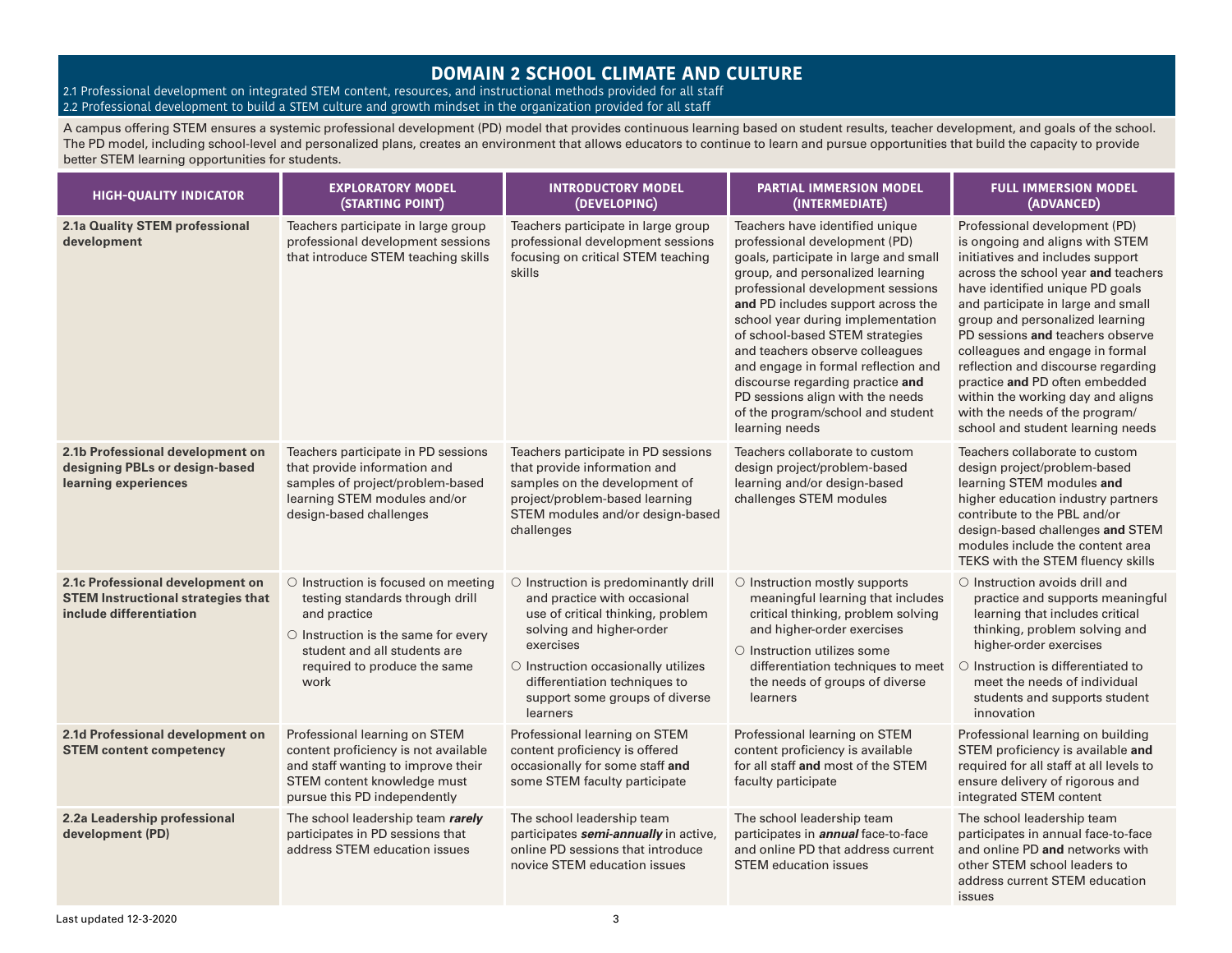| <b>HIGH-QUALITY INDICATOR</b>                                                     | <b>EXPLORATORY MODEL</b><br>(STARTING POINT)                                                                         | <b>INTRODUCTORY MODEL</b><br>(DEVELOPING)                                                                                                                                                     | <b>PARTIAL IMMERSION MODEL</b><br>(INTERMEDIATE)                                                                                                                                        | <b>FULL IMMERSION MODEL</b><br>(ADVANCED)                                                                                                                                                                                                                                                                    |
|-----------------------------------------------------------------------------------|----------------------------------------------------------------------------------------------------------------------|-----------------------------------------------------------------------------------------------------------------------------------------------------------------------------------------------|-----------------------------------------------------------------------------------------------------------------------------------------------------------------------------------------|--------------------------------------------------------------------------------------------------------------------------------------------------------------------------------------------------------------------------------------------------------------------------------------------------------------|
| 2.2b Professional development<br>on building a STEM culture and<br>growth mindset | Professional learning focuses<br>on building a STEM culture of<br>collaboration among like content<br>area educators | Professional learning focuses<br>on building a STEM culture of<br>collaboration among all educators<br>and professional learning includes<br>training for staff on having a growth<br>mindset | Professional learning focuses on<br>building a growth mindset and<br>STEM culture of collaboration<br>among all educators and building<br>a STEM collaborative culture in<br>classrooms | Professional learning focuses on<br>building a growth mindset and<br>STEM culture of collaboration<br>among all educators and building<br>a STEM collaborative culture<br>in classrooms and professional<br>learning includes training on how<br>to build a growth mindset culture in<br>the STEM classrooms |
| 2.2c Equity and inclusion<br>integrated professional<br>development               | Equity and inclusion strategies<br>are missing from PD offerings<br>sponsored by the organization                    | PD on equity and inclusion<br>strategies are only available as a<br>separate PD offering                                                                                                      | PD on equity and inclusion<br>strategies are offered separately and<br>incorporated into some PD offerings<br>on other topics                                                           | PD on equity and inclusion<br>strategies are the focus of all PD<br>and is included in all PD offered<br>regardless of topic                                                                                                                                                                                 |

#### **EXAMPLE ARTIFACTS**

 $\overline{O}$  Annual PD plan including training for STEM content, resources, and research-based instructional methods

 $\circ$  Annual PD plan to build a STEM culture and growth mindset

 $\circ$  Professional development calendar and attendance records

O Professional development content includes equity and inclusion instruction

• Professional development is available in different modes (face-to-face, online, individualized)

• Sources of PD: state, district, STEM professionals, higher education faculty, job embedded, model STEM schools, and peer-to-peer

O Evidence that a STEM culture has been established for example, a consistent problem-solving method (engineering design process/computational thinking) approach is used throughout the school

O Classrooms are designed for collaboration (tables, moveable desks)

• Spaces are available for collaboration and project work (white boards, project materials)

 $\circ$  Provide evidence that teachers have set a time for collaboration to plan integrated lessons

 $\circ$  Participate in state or regional STEM conference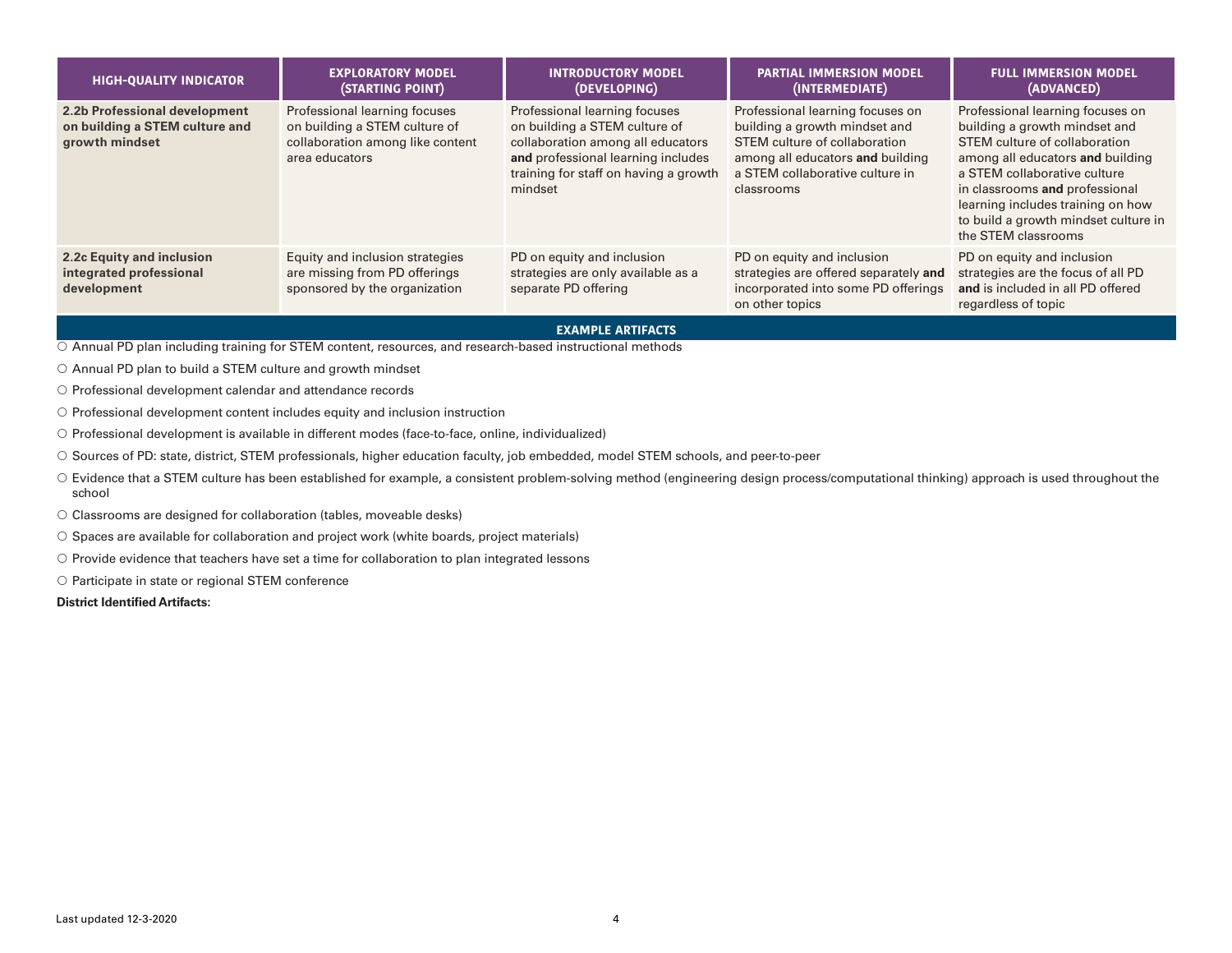### **DOMAIN 3 PROGRAM DESIGN**

- 3.1 Leadership team made up of STEM stakeholders including school board, community, higher education, business and industry to ensure a successful academic and career pipeline
- 3.2 Students' PK-20 learning pathways is aligned to STEM careers and postsecondary STEM degree plan
- 3.3 STEM pathways include academic and technical skills to prepare students for STEM careers. (For example, engineering students have both CTE courses and high-level math and science course) 3.4 STEM program has a strategic plan including STEM integrated instruction aligned to the TEKS and offered regularly throughout the year

A campus offering STEM programming needs a STEM strategic plan and a leadership team comprised of campus staff and community members who collaborate frequently about the program's design and effectiveness.

| <b>HIGH-QUALITY INDICATOR</b>                                   | <b>EXPLORATORY MODEL</b><br>(STARTING POINT)                                                                                                                                                                                                                                                                                                                        | <b>INTRODUCTORY MODEL</b><br>(DEVELOPING)                                                                                                                                                                                                                                                             | <b>PARTIAL IMMERSION MODEL</b><br>(INTERMEDIATE)                                                                                                                                                                                                                                                                                                                                                    | <b>FULL IMMERSION MODEL</b><br>(ADVANCED)                                                                                                                                                                                                                                                                                                                                                                                                                                                          |
|-----------------------------------------------------------------|---------------------------------------------------------------------------------------------------------------------------------------------------------------------------------------------------------------------------------------------------------------------------------------------------------------------------------------------------------------------|-------------------------------------------------------------------------------------------------------------------------------------------------------------------------------------------------------------------------------------------------------------------------------------------------------|-----------------------------------------------------------------------------------------------------------------------------------------------------------------------------------------------------------------------------------------------------------------------------------------------------------------------------------------------------------------------------------------------------|----------------------------------------------------------------------------------------------------------------------------------------------------------------------------------------------------------------------------------------------------------------------------------------------------------------------------------------------------------------------------------------------------------------------------------------------------------------------------------------------------|
| 3.1a Organizational commitment<br>to equitable STEM programming | Equity is not apparent in the<br>organizations mission or activities<br>- although it may be identified<br>as a value it has not been<br>operationalized                                                                                                                                                                                                            | The organization is committed<br>to equity and is making efforts to<br>operationalize it                                                                                                                                                                                                              | The organization explicitly<br>promotes equity as an<br>organizational priority and has<br>operationalized it in some of its<br>programs                                                                                                                                                                                                                                                            | All aspects of the organization<br>explicitly promote equity as an<br>organizational priority and have<br>operationalized it                                                                                                                                                                                                                                                                                                                                                                       |
| 3.1b STEM leadership team                                       | Leadership team includes campus<br>personnel                                                                                                                                                                                                                                                                                                                        | Leadership team includes campus/<br>district personnel and school board                                                                                                                                                                                                                               | Leadership team includes campus/<br>district personnel, school board,<br>and a few STEM community<br>members                                                                                                                                                                                                                                                                                        | Leadership team includes campus/<br>district personnel, school board,<br>STEM community members (non-<br>profit, informal STEM educators,<br>and STEM business members),<br>and higher education partners<br>(secondary)                                                                                                                                                                                                                                                                           |
| 3.2a Accessibility for STEM<br>pathways<br>(Secondary Only)     | O Upper level STEM courses such<br>as calculus and Physics are not<br>available<br>○ Algebra 1 is not available to 8 <sup>th</sup><br>grade<br>$\circ$ CTE programming is not<br>available in middle school and<br>there are limited offering in high<br>school<br>$\circ$ No modifications or support<br>services are available for special<br>population students | O Upper level STEM courses are<br>inconsistently available<br>$\circ$ Algebra 1 is available in the 8 <sup>th</sup><br>grade<br>○ STEM related CTE programs are<br>limited at the middle and high<br>school level<br>$\circ$ Few support services are<br>available for special population<br>students | O Upper level STEM courses are<br>available in most high schools<br>○ Algebra 1 is available in most<br>middle schools at the 7 <sup>th</sup> and 8 <sup>th</sup><br>grade level<br>$\circ$ Some student access to<br><b>STEM</b> certifications, STEM<br>endorsement, and college<br>entrance examinations<br>$\circ$ Limited support services are<br>available for special population<br>students | ○ A full sequence of STEM courses<br>including academic and CTE<br>○ A CTE Program of Study in STEM<br>with four coherent sequence<br>of courses are offered at all<br>levels and diverse students are<br>completing them successfully<br>○ STEM certifications, STEM<br>endorsement, and college<br>entrance examinations are<br>available and diverse students<br>are supported to attain them<br>$\circ$ Modifications and support<br>services are available for special<br>population students |
| 3.2b STEM endorsement<br>completion<br>(Secondary only)         | $\circ$ STEM endorsement is not<br>offered in the district                                                                                                                                                                                                                                                                                                          | $\circ$ STEM coursework does not<br>necessarily lead to a STEM<br>endorsement                                                                                                                                                                                                                         | $\circ$ Students who are participating in<br>STEM coursework are following<br>a pathway aligned to a STEM<br>endorsement                                                                                                                                                                                                                                                                            | $\circ$ Students who are participating in<br>STEM coursework are following<br>a pathway aligned to a STEM<br>endorsement and students are<br>experiencing a blended approach<br>to STEM including both CTE and<br>advanced courses                                                                                                                                                                                                                                                                 |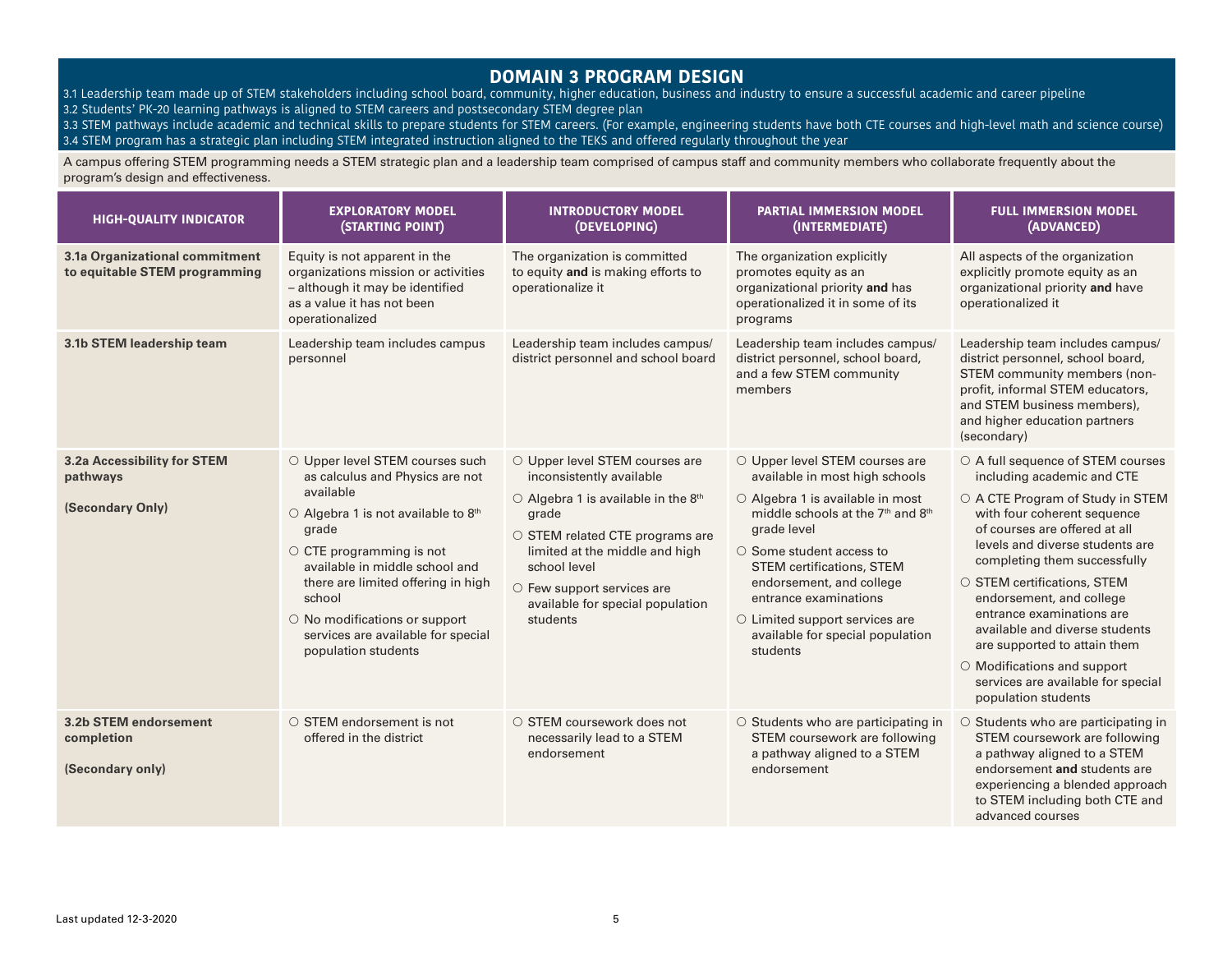| <b>HIGH-QUALITY INDICATOR</b>                                                      | <b>EXPLORATORY MODEL</b><br>(STARTING POINT)                                                                                                                                                                                                              | <b>INTRODUCTORY MODEL</b><br>(DEVELOPING)                                                                                                                                                                                                                                                                                                                                                                 | <b>PARTIAL IMMERSION MODEL</b><br>(INTERMEDIATE)                                                                                                                                                                                                                                                                                                                                                                                                           | <b>FULL IMMERSION MODEL</b><br>(ADVANCED)                                                                                                                                                                                                                                                                                                                                                                                                                                                                                                                                                                    |
|------------------------------------------------------------------------------------|-----------------------------------------------------------------------------------------------------------------------------------------------------------------------------------------------------------------------------------------------------------|-----------------------------------------------------------------------------------------------------------------------------------------------------------------------------------------------------------------------------------------------------------------------------------------------------------------------------------------------------------------------------------------------------------|------------------------------------------------------------------------------------------------------------------------------------------------------------------------------------------------------------------------------------------------------------------------------------------------------------------------------------------------------------------------------------------------------------------------------------------------------------|--------------------------------------------------------------------------------------------------------------------------------------------------------------------------------------------------------------------------------------------------------------------------------------------------------------------------------------------------------------------------------------------------------------------------------------------------------------------------------------------------------------------------------------------------------------------------------------------------------------|
| 3.2c Post-secondary opportunities<br>(Secondary only)                              | ○ A dual credit, College Career<br><b>Readiness School Model</b><br>(CCRSM), partial immersion or<br>full immersion STEM plan is<br>developed to encourage student<br>success in high school to college<br>transition and online courses are<br>available | ○ A dual credit, College Career<br><b>Readiness School Model</b><br>(CCRSM), partial immersion<br>or full immersion STEM plan<br>is in place and offers at least<br>six college credits (AP, IB,<br>certifications, dual enrollment)<br>developed to encourage student<br>success in high school to college<br>transition and a technology plan<br>is in place to provide online<br>learning for students | ○ A dual credit, College Career<br><b>Readiness School Model</b><br>(CCRSM), partial immersion<br>or full immersion STEM plan<br>is in place and offers at least<br>twelve college credits (AP, IB,<br>certifications, dual enrollment)<br>developed to encourage student<br>success in high school to college<br>transition and HS courses<br>are enhanced by technology<br>based teaching methodologies<br>and opportunities to obtain<br>certifications | ○ A dual credit, College Career<br><b>Readiness School Model</b><br>(CCRSM), partial immersion<br>or full immersion STEM plan<br>is in place and offers at least<br>fifteen college credits (AP, IB,<br>certifications, dual enrollment)<br>developed to encourage student<br>success in high school to college<br>transition and partners with<br>industry ad higher education<br>collaborate with the school<br>staff to continually evaluate<br>and improve course offering<br>and HS courses are enhanced<br>by technology based teaching<br>methodologies and opportunities<br>to obtain certifications |
| <b>Blended approach of technical and</b><br>academic knowledge<br>(Secondary only) | STEM pathways include only core<br>content courses or only Career<br><b>Technical Education courses</b>                                                                                                                                                   | STEM pathways include only core<br>content courses or only Career<br><b>Technical Education courses</b>                                                                                                                                                                                                                                                                                                   | STEM pathways include some<br>advanced course work and Career<br><b>Technical Education courses</b>                                                                                                                                                                                                                                                                                                                                                        | STEM pathways include a pairing of<br><b>Career Technical Education courses</b><br>and advanced courses to prepare<br>students for the technical application<br>and advanced course content<br>needed in STEM careers and entry<br>into postsecondary institutions                                                                                                                                                                                                                                                                                                                                           |
| 3.4a Frequency of PK-12 STEM<br>experiences                                        | <b>Exploratory Model:</b><br>$\circ$ Stand-alone events<br>$\circ$ Not integrated within core<br>content<br>$\circ$ Experiences are not aligned to<br>the TEKS                                                                                            | Introductory Level Model:<br>$\circ$ STEM experiences are available<br>for a limited number of students<br>○ Anchored in one content area<br>throughout the school<br>$\circ$ Experiences might be aligned to<br><b>TEKS</b>                                                                                                                                                                              | <b>Partial Immersion Model:</b><br>$\circ$ STEM experiences are embedded<br>into the lesson cycle regularly<br>$\circ$ Cross curricular connections<br>within each grade level<br>○ Experiences are embedded in<br>content and aligned to TEKS                                                                                                                                                                                                             | <b>Full Immersion Model:</b><br>$\circ$ All content taught through<br>a cross curricular approach<br>blending STEM into all content<br>areas seamlessly<br>○ AllTEKS are taught through PBL/<br>design-based challenges<br>O No content TEKS are taught in<br>isolation                                                                                                                                                                                                                                                                                                                                      |
| 3.4b STEM action and<br>sustainability plan                                        | Program leaders have created a<br>basic STEM plan which outlines<br>STEM high-quality indicators                                                                                                                                                          | Program leaders have created<br>a detailed STEM plan grounded<br>in research and defined the role<br>the team plays in the planning<br>and development prior to<br>implementation                                                                                                                                                                                                                         | Program leaders have implemented<br>the STEM plan and provided<br>support to prepare teachers in the<br>transformation of STEM teaching<br>methods                                                                                                                                                                                                                                                                                                         | Program leaders have implemented<br>the STEM plan which includes<br>sustainability and improvement,<br>provided support to prepare<br>teachers in the transformation<br>of STEM teaching methods, and<br>have developed partnerships with<br>postsecondary institutions and<br>businesses to identify solutions for<br>executing a quality STEM program                                                                                                                                                                                                                                                      |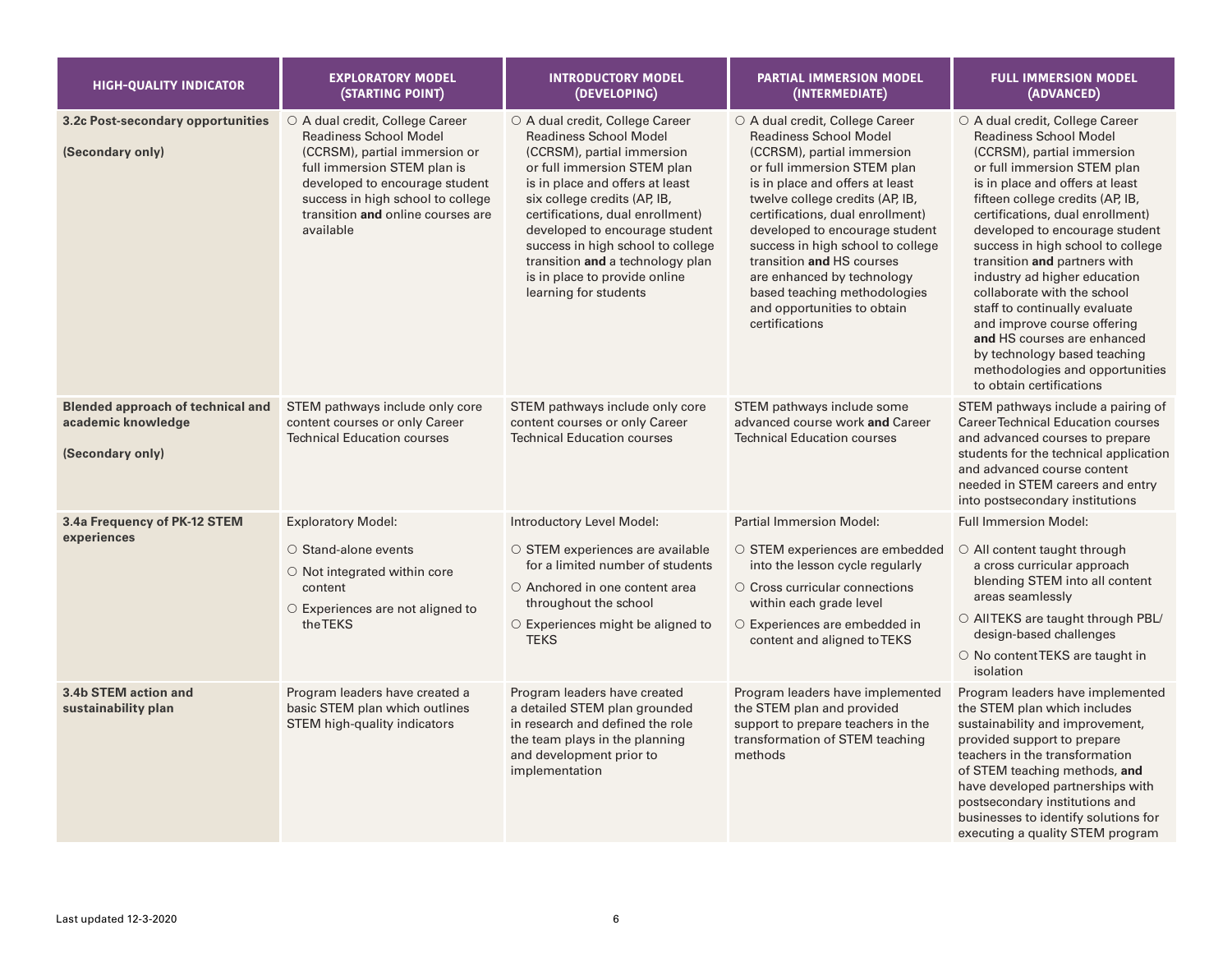| <b>HIGH-QUALITY INDICATOR</b>    | <b>EXPLORATORY MODEL</b><br>(STARTING POINT)                                    | <b>INTRODUCTORY MODEL</b><br>(DEVELOPING)                                                                                                                                                                      | <b>PARTIAL IMMERSION MODEL</b><br>(INTERMEDIATE)                                                                                                                                                                                                        | <b>FULL IMMERSION MODEL</b><br>(ADVANCED)                                                                                                                                                                                                                                |
|----------------------------------|---------------------------------------------------------------------------------|----------------------------------------------------------------------------------------------------------------------------------------------------------------------------------------------------------------|---------------------------------------------------------------------------------------------------------------------------------------------------------------------------------------------------------------------------------------------------------|--------------------------------------------------------------------------------------------------------------------------------------------------------------------------------------------------------------------------------------------------------------------------|
| <b>3.4c Financial investment</b> | The organization has a limited STEM<br>budget for secondary programming<br>only | The organization has created a<br>secondary STEM budget and a<br>separate budget priority for STEM<br>equity initiatives and professional<br>development that supports the<br>organizations STEM equity agenda | The organization has a PK-12<br>STEM budget that reflects its STEM<br>equity values by using a significant<br>amount of its resources to support<br>equity initiatives and professional<br>development that supports the<br>organizations equity agenda | The organization has a PK-12 STEM<br>budget that reflects its equity values<br>by investing in equity initiatives<br>for underrepresented students and<br>in underserved communities and<br>professional development that<br>supports the organizations equity<br>agenda |
| 3.4d School schedules            | Participating teachers have a<br>common planning time within the<br>school day  | Participating teachers have a<br>common planning time within<br>the school day and scheduling<br>supports STEM integration across<br>two or more subjects, but not on a<br>consistent basis                    | Participating teachers have a<br>common planning time within the<br>school day and scheduling supports<br>STEM integration across two or<br>more subjects consistently (block<br>schedule, co-teaching)                                                 | Schedules allow for consistent<br>teacher collaboration, co-teaching<br>and integration of subjects and<br>schedules allow ample time for<br>projects, teacher planning, and non-<br>traditional courses                                                                 |
|                                  |                                                                                 | <b>EXAMPLE ARTIFACTS</b>                                                                                                                                                                                       |                                                                                                                                                                                                                                                         |                                                                                                                                                                                                                                                                          |

 $\circ$  Organization mission and vision

 $\circ$  Budget details and priorities

• Program evaluation tools, rubric, scorecards, and reports that show equity metrics, and outcomes

• Documentation of data driven changes to STEM program based on evaluation tools

 $\circ$  Course guide showing availability of courses, certifications, and endorsements (secondary)

O STEM leadership team has led stakeholders in a collaborative design process to create a detailed STEM strategic plan using the TEA PK-20 STEM Education Programming Planning Guide

 $\circ$  Provide schedule that supports STEM teaching and learning

• Built-in planning time for teachers to interpret student data and adjust instruction accordingly

 $\circ$  Built in time and evidence for students to participate in self-evaluation and goal setting consistently

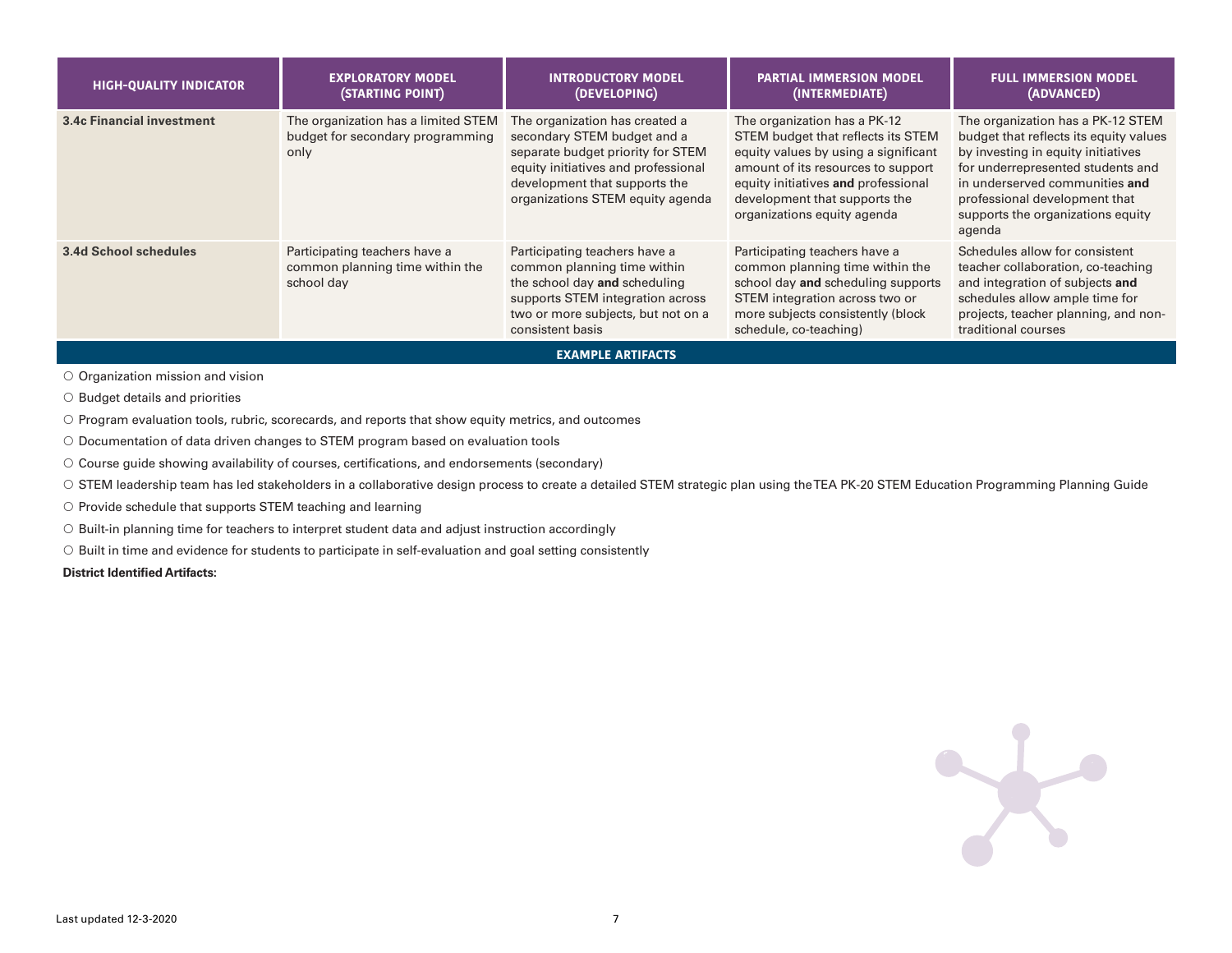### **DOMAIN 4 CURRICULAR ASPECTS OF THE STEM EDUCATION PROGRAM**

- 4.1 STEM Project/Problem-Based Learning and/or Design-Based Challenges are aligned to grade level TEKS
- 4.2 STEM Project/Problem-Based Learning or Design-Based Challenges have integrated content across STEM fields
- 4.3 STEM classroom experiences that include career exploration and authentic real-world activities/projects
- 4.4 Opportunities to develop STEM Fluency Skills: communication, collaboration, creativity, critical thinking, resilience, promptness, time management, adaptable, innovative
- 4.5 Opportunities to develop the technical skills of the engineering process and computational thinking
- 4.6 Experiences are vertically aligned throughout the district/campus and to postsecondary (PK-20)
- 4.7 Experiences are horizontally aligned to TEKS throughout the grade level (cross curricular)

4.8 Student mastery is demonstrated through a variety of assessment methods including formative, summative, and performance-based measures

The STEM curriculum contains Texas Essential Knowledge and Skills (TEKS) and has articulated interconnectedness between science, technology, engineering, mathematics, and other content areas. Project/problem-based learning and design-based challenges form a substantial part of the curriculum. STEM fluency skills are developed and emphasized with students. Curricular components are assessed to measure student outcomes and teacher instruction to ensure a strong, innovative, and cohesive STEM program.

| <b>HIGH-QUALITY INDICATOR</b>              | <b>EXPLORATORY MODEL</b><br>(STARTING POINT)                                                                                           | <b>INTRODUCTORY MODEL</b><br>(DEVELOPING)                                                                                                                                                      | <b>PARTIAL IMMERSION MODEL</b><br>(INTERMEDIATE)                                                                                                                                                      | <b>FULL IMMERSION MODEL</b><br>(ADVANCED)                                                                                                                                                                                                                                                                                         |
|--------------------------------------------|----------------------------------------------------------------------------------------------------------------------------------------|------------------------------------------------------------------------------------------------------------------------------------------------------------------------------------------------|-------------------------------------------------------------------------------------------------------------------------------------------------------------------------------------------------------|-----------------------------------------------------------------------------------------------------------------------------------------------------------------------------------------------------------------------------------------------------------------------------------------------------------------------------------|
| 4.1 Integrated in the formal<br>curriculum | STEM content is only offered in<br>isolated course or program offerings<br>and programs is only offered to high<br>performing students | STEM content is integrated in<br>some courses or programs at the<br>discretion of the educator and<br>students served are isolated through<br>course selection or clubs                        | Program/school-wide efforts are<br>being made to integrate STEM<br>across the curriculum with<br>inconsistent implementation and<br>diverse student population needs<br>are considered in programming | STEM content is formally supported<br>through integrated curriculum, co-<br>teaching, STEM thematic instruction,<br>and professional development<br>and diverse student populations<br>are supported to participate in<br>programming with modifications<br>and support services are available<br>for special population students |
| 4.2 Integrity of the academic<br>content   | The academic content for the<br>learning experience is inaccurate<br>or is not anchored to any content<br>standard                     | The academic content for the<br>learning experience is accurately<br>presented and appropriately<br>anchored to at least one academic<br>content standard for each content<br>area represented | The academic content for the<br>learning experience is accurately<br>portrayed and appropriately<br>anchored to more than one<br>academic content standard for each<br>content area represented       | The academic content for the<br>learning experience is accurately<br>portrayed and tied to multiple<br>content standards and focused<br>on helping students acquire deep<br>understanding of a foundational skill<br>critical to their future learning in the<br>targeted discipline(s)                                           |
| 4.3a Relevant STEM content                 | STEM content is the same for all<br>students and is only relevant to one<br>group of students                                          | STEM content is the same for<br>most students with some cultural<br>relevance used inconsistently across<br>levels                                                                             | Program-wide efforts are being<br>made to offer culturally relevant<br>STEM content with inconsistent<br>implementation                                                                               | STEM content is culturally relevant<br>to every student and includes<br>application that inspires learning<br>and content has been reviewed for<br>bias and uses examples, images,<br>problems, projects are relevant to<br>the students engaged                                                                                  |

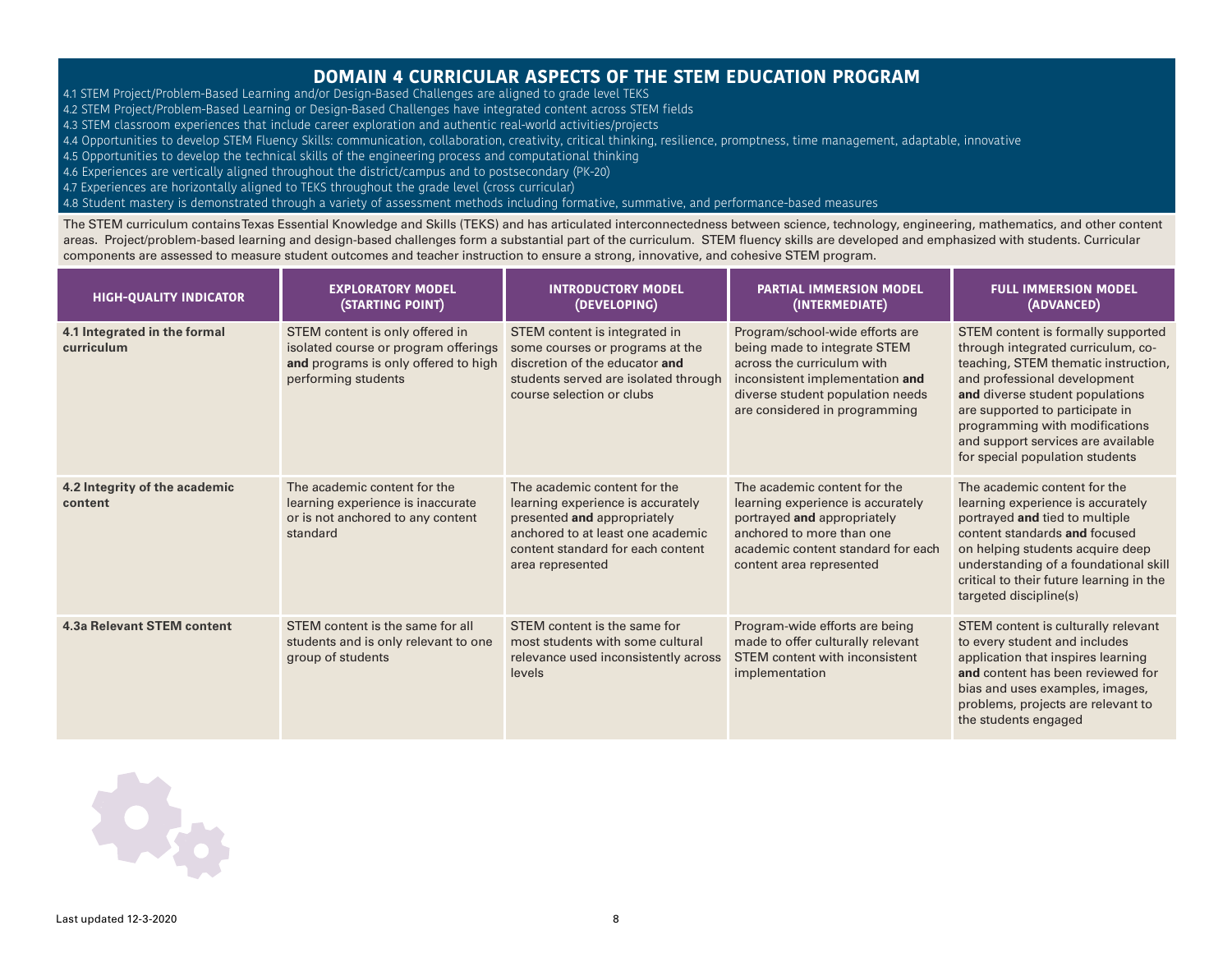| <b>HIGH-QUALITY INDICATOR</b>                                                                      | <b>EXPLORATORY MODEL</b><br>(STARTING POINT)                                                                                                                                                                                                                                                                                                                                             | <b>INTRODUCTORY MODEL</b><br>(DEVELOPING)                                                                                                                                                                                                                                                                                                                                                                                                                                    | <b>PARTIAL IMMERSION MODEL</b><br>(INTERMEDIATE)                                                                                                                                                                                                                                                                                                                                                                    | <b>FULL IMMERSION MODEL</b><br>(ADVANCED)                                                                                                                                                                                                                                                                                                                                                                                                                 |
|----------------------------------------------------------------------------------------------------|------------------------------------------------------------------------------------------------------------------------------------------------------------------------------------------------------------------------------------------------------------------------------------------------------------------------------------------------------------------------------------------|------------------------------------------------------------------------------------------------------------------------------------------------------------------------------------------------------------------------------------------------------------------------------------------------------------------------------------------------------------------------------------------------------------------------------------------------------------------------------|---------------------------------------------------------------------------------------------------------------------------------------------------------------------------------------------------------------------------------------------------------------------------------------------------------------------------------------------------------------------------------------------------------------------|-----------------------------------------------------------------------------------------------------------------------------------------------------------------------------------------------------------------------------------------------------------------------------------------------------------------------------------------------------------------------------------------------------------------------------------------------------------|
| <b>4.3b Career connected STEM</b><br>learning                                                      | Student learning is rarely connected<br>to future STEM careers and career<br>connections mostly present<br>examples that are typical with the<br>industry and student success in<br>STEM careers is not explicitly a part<br>of STEM learning and information<br>about STEM education pathways<br>to careers is not systematically<br>or readily available, especially to<br>underserved | Student learning is linked to STEM<br>careers during special events or<br>STEM career days and career<br>connections often make mention of<br>underrepresented groups in STEM<br>careers but profiles lack depth or<br>mainly focus on examples from<br>traditional groups and teachers<br>understand and explain that people<br>from all backgrounds succeed in<br>each industry and school staff make<br>information about STEM education<br>pathways to careers available | Key concepts throughout the year<br>are connected to STEM careers and<br>career connections profile some<br>underrepresented groups in some<br><b>STEM</b> industries and students<br>and their families understand<br>that people from all backgrounds<br>succeed in each STEM industry<br>and school staff invite students<br>and families to identify and pursue<br>STEM education pathways to<br>chosen careers | All student learning is connected<br>to relevant STEM careers and<br>career connections go beyond<br>stereotypes to profile members<br>of underrepresented groups in<br>STEM careers and all students and<br>their families believe that they can<br>be successful, regardless of their<br>background, in any STEM industry<br>and school staff work with students<br>and families to identify and pursue<br>STEM education pathways to<br>chosen careers |
| 4.4a STEM fluency skill<br>development                                                             | The school does not include and/<br>or does not have evidence of this<br>indicator in practice currently                                                                                                                                                                                                                                                                                 | Work is in progress to develop this<br>indicator within the school and it<br>is included in the school's STEM<br>planning document                                                                                                                                                                                                                                                                                                                                           | Experiences require students to<br>exercise STEM fluency skills and<br>require students to ask questions,<br>define problems, and analyze<br>and interpret data and encourage<br>students to effectively communicate<br>and collaborate with their peers                                                                                                                                                            | Experiences require students to<br>exercise STEM fluency skills and<br>require students to ask questions,<br>define problems, and analyze and<br>interpret data and require students<br>to effectively communicate and<br>collaborate with their peers                                                                                                                                                                                                    |
| 4.4b School environment                                                                            | Classrooms are arranged for<br>collaborative work and locations<br>facilitate the integration of STEM<br>content and teacher collaboration.                                                                                                                                                                                                                                              | Classrooms are arranged for<br>collaborative work and participating<br>teachers foster a culture of<br>inquiry with students through the<br>implementation of STEM fluency<br>skills in every class                                                                                                                                                                                                                                                                          | Classrooms are arranged for<br>collaborative work and participating<br>teachers foster a culture of<br>inquiry with students through the<br>implementation of STEM fluency<br>skills in every class and virtual<br>learning is used to connect students<br>and teachers, to bring in outside<br>expertise, or to exhibit student work                                                                               | Classrooms are arranged for<br>collaborative work and additional<br>spaces are identified for students to<br>use for collaboration or work areas<br>and classroom locations facilitate<br>the integration of STEM content and<br>teacher collaboration and virtual<br>learning is used as a way to connect<br>students and teachers, to bring<br>in outside STEM expertise, or to<br>exhibit student work                                                 |
| 4.5 Engineering design process<br>and computational thinking<br>process                            | The learning experience includes<br>no requirement that students<br>develop thinking skills required in<br>the engineering design process or<br>computational thinking                                                                                                                                                                                                                   | The learning experience helps<br>students develop or refine thinking<br>skills that are part of the engineering<br>design process without explicitly<br>referencing the engineering design<br>process and/or refine thinking skills<br>that are part of the computational<br>thinking process without explicitly<br>referencing the computational<br>thinking process                                                                                                        | The learning experience explicitly<br>references the engineering<br>design process or computational<br>thinking process and requires<br>students to demonstrate thinking<br>skills across multiple steps in the<br>engineering design process and/or<br>computational thinking process                                                                                                                              | The learning experience in<br>addition to explicitly referencing<br>engineering design and/or<br>computational thinking, requires<br>students to demonstrate thinking<br>skills in employing all steps in the<br>processes, including opportunities<br>to experience the recursive nature<br>of the process.                                                                                                                                              |
| <b>4.6 Experiences are vertically</b><br>aligned to TEKS throughout the<br>district/campus (PK-12) | STEM experiences are not aligned<br>between grade levels at the campus<br>level and STEM experiences are not<br>vertically aligned to the TEKS                                                                                                                                                                                                                                           | STEM experiences are aligned at the<br>campus level, but not aligned at the<br>district level and STEM experiences<br>are vertically aligned to the TEKS in<br>some grades at the campus level                                                                                                                                                                                                                                                                               | STEM experiences are aligned at the<br>district level and STEM experiences<br>are vertically aligned to the TEKS in<br>some grades at the campus level                                                                                                                                                                                                                                                              | STEM experiences are aligned at a<br>district level from PK-12 grade and<br>STEM experiences are vertically<br>aligned to the TEKS at every grade<br>level to build a student's STEM<br>literacy as they progress through<br>the district                                                                                                                                                                                                                 |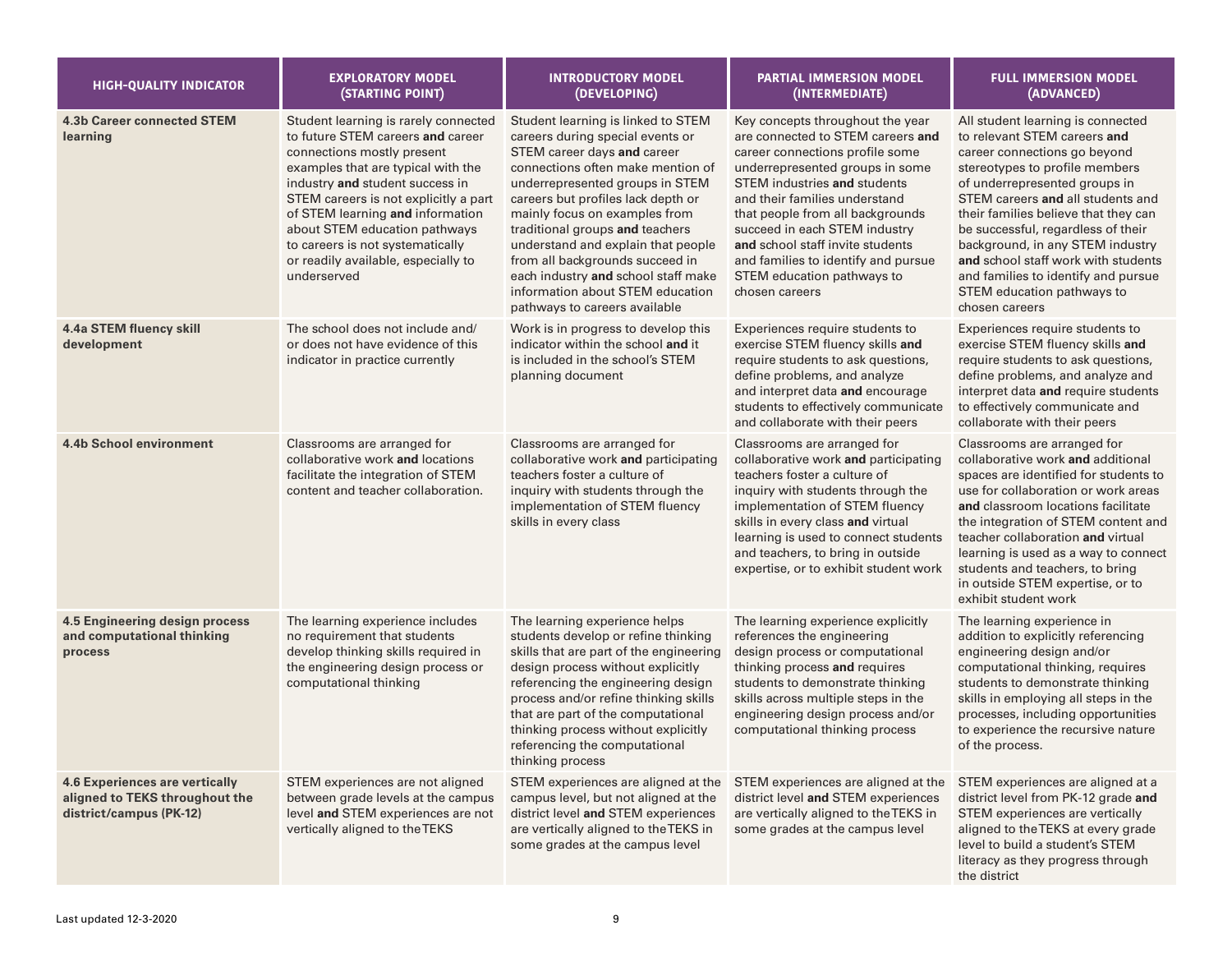| <b>HIGH-QUALITY INDICATOR</b>                                                                        | <b>EXPLORATORY MODEL</b><br>(STARTING POINT)                                                                                                                                                     | <b>INTRODUCTORY MODEL</b><br>(DEVELOPING)                                                                                                                                                                                                        | <b>PARTIAL IMMERSION MODEL</b><br>(INTERMEDIATE)                                                                                                                                                                                                                                                                                                                                                                                                                         | <b>FULL IMMERSION MODEL</b><br>(ADVANCED)                                                                                                                                                                                                                                                                                                                                                                                                                                                                                                                       |
|------------------------------------------------------------------------------------------------------|--------------------------------------------------------------------------------------------------------------------------------------------------------------------------------------------------|--------------------------------------------------------------------------------------------------------------------------------------------------------------------------------------------------------------------------------------------------|--------------------------------------------------------------------------------------------------------------------------------------------------------------------------------------------------------------------------------------------------------------------------------------------------------------------------------------------------------------------------------------------------------------------------------------------------------------------------|-----------------------------------------------------------------------------------------------------------------------------------------------------------------------------------------------------------------------------------------------------------------------------------------------------------------------------------------------------------------------------------------------------------------------------------------------------------------------------------------------------------------------------------------------------------------|
| 4.7 Experiences are horizontally<br>aligned to TEKS throughout the<br>grade level (cross curricular) | No opportunity for students to make<br>connections to non-STEM content<br>(language arts and social studies)<br>and no TEKS from other content<br>areas are aligned to the project/<br>challenge | Opportunities for students to be told<br>about connections, but not engage<br>in activities integrating non-STEM<br>content (language arts and social<br>studies) and TEKS from 1 other<br>content areas are aligned to the<br>project/challenge | Experiences require students<br>connect STEM learning with a non-<br>STEM area to complete a project/<br>challenge and TEKS from 2 or more<br>other content areas are aligned to<br>the project/challenge                                                                                                                                                                                                                                                                | Experiences require students<br>connect STEM learning with a non-<br>STEM area to complete a project/<br>challenge and TEKS from 2 or more<br>other content areas are seamlessly<br>integrated into project/challenge                                                                                                                                                                                                                                                                                                                                           |
| 4.8a Formative, summative and<br>performance-based assessments                                       | Performance-based assessments<br>are used to monitor student learning<br>and state-wide data used to drive<br>instructional practices                                                            | Performance-based and pre/post<br>assessments are used to monitor<br>student learning and student<br>observations are included as an<br>assessment tool and state-wide<br>data is used to drive instructional<br>practices                       | Teachers use a variety of<br>assessments including<br>performance-based assessments<br>to determine student learning and<br>pre/post assessments are used to<br>show student growth and non-<br>traditional assessments are used<br>to monitor students processes and<br>state-wide data is used to drive<br>instructional decisions and teachers<br>use observation and monitor<br>student dialogue to assess student<br>processes in problem solving and<br>innovation | Teachers use a variety of<br>assessments including<br>performance-based assessments<br>to determine student learning and<br>pre/post assessments are used to<br>show student growth and teachers<br>use observation and monitor<br>student dialogue to assess student<br>processes in problem solving and<br>innovation and students participate<br>in self-evaluation and goal setting<br>consistently and the school uses<br>data from state-wide and school<br>assessments to drive instruction                                                              |
| <b>4.8b Data driven instruction</b>                                                                  | Teachers minimally use student data<br>to guide instruction and only state<br>standardized tests are used (3-12)<br>and data is only tracked for special<br>populations                          | Teachers and school staff use<br>state standardized test data (3-12)<br>to guide instruction and teachers<br>also collect formative data about<br>students                                                                                       | Teachers and school use state<br>standardized test data (3-12),<br>in addition to other standard<br>assessments and teachers collect<br>formative data and all student data<br>is tracked down to the individual<br>student's needs, possibly through<br>use of individual learning plans or<br>specialized software and data walls<br>and a variety of other data tracking<br>systems are employed                                                                      | Teachers and school use state<br>standardized test data (3-12),<br>in addition to other standard<br>assessments and national, district,<br>and classroom assessments and<br>teachers collect formative data and<br>maintain records for all students<br>and all student data is tracked down<br>to the individual student's needs<br>and each student has an individual<br>education plan and data walls and<br>a variety of other data tracking<br>systems are employed and student<br>data conferences are provided to<br>help students understand their data |

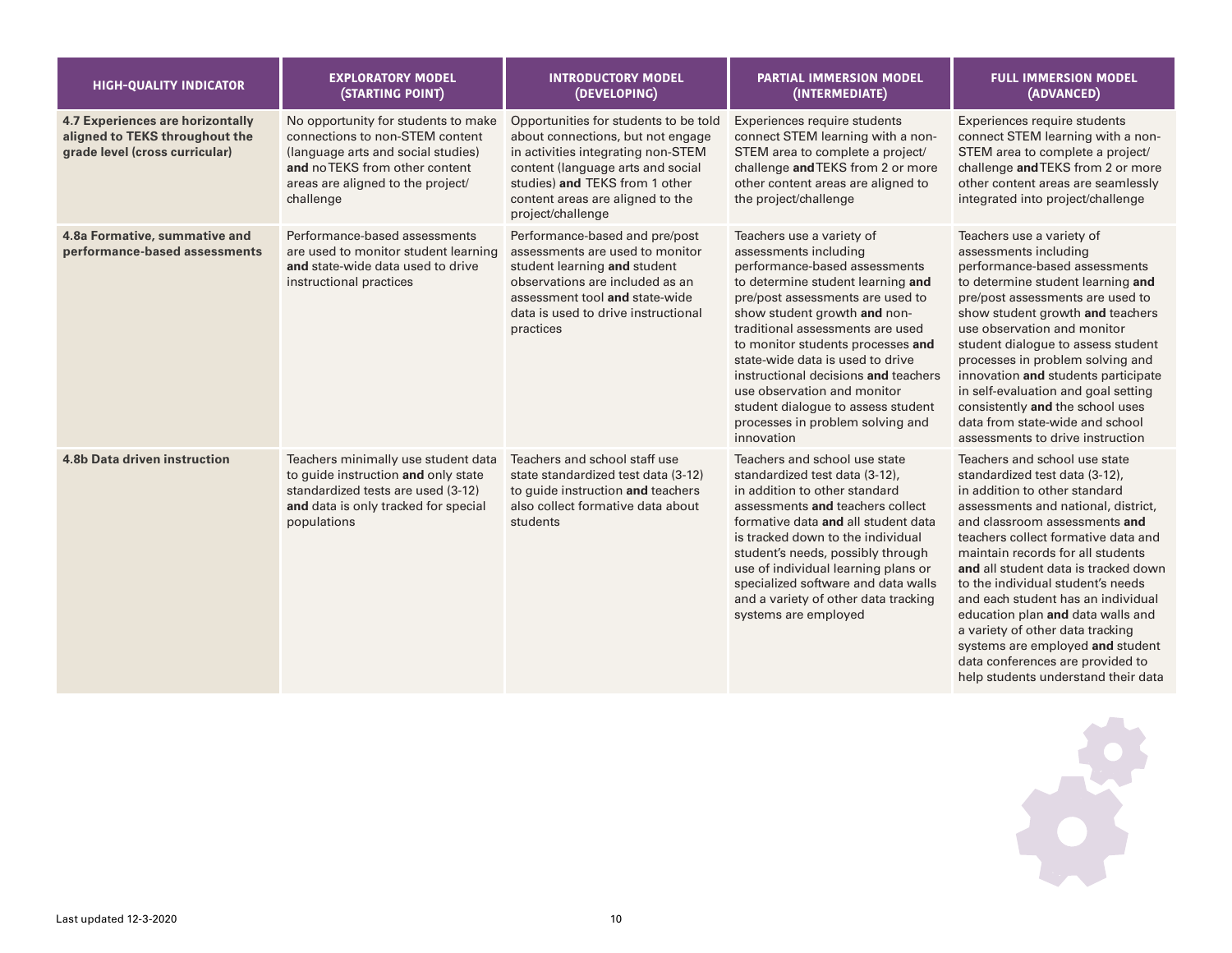| <b>HIGH-QUALITY INDICATOR</b>                                                                                                                                                                                        | <b>EXPLORATORY MODEL</b><br>(STARTING POINT)                                                      | <b>INTRODUCTORY MODEL</b><br>(DEVELOPING)                                                                                         | <b>PARTIAL IMMERSION MODEL</b><br>(INTERMEDIATE)                                                                                                                   | <b>FULL IMMERSION MODEL</b><br>(ADVANCED) |  |
|----------------------------------------------------------------------------------------------------------------------------------------------------------------------------------------------------------------------|---------------------------------------------------------------------------------------------------|-----------------------------------------------------------------------------------------------------------------------------------|--------------------------------------------------------------------------------------------------------------------------------------------------------------------|-------------------------------------------|--|
| <b>EXAMPLE ARTIFACTS</b>                                                                                                                                                                                             |                                                                                                   |                                                                                                                                   |                                                                                                                                                                    |                                           |  |
|                                                                                                                                                                                                                      | $\circ$ Student demonstrations that reflect mastery of STEM content and procedures                |                                                                                                                                   |                                                                                                                                                                    |                                           |  |
|                                                                                                                                                                                                                      |                                                                                                   |                                                                                                                                   | ○ Evidence that diagnostic, ongoing, and vertically and horizontally aligned assessments are used for all students to drive instructional and programmatic changes |                                           |  |
|                                                                                                                                                                                                                      |                                                                                                   | ○ Data analysis from formative, summative, and performance-based assessment to support diverse students to achieve learning goals |                                                                                                                                                                    |                                           |  |
| $\circ$ Data on student performance disaggregated by demographics                                                                                                                                                    |                                                                                                   |                                                                                                                                   |                                                                                                                                                                    |                                           |  |
| $\circ$ Example of culturally relevant curriculum                                                                                                                                                                    |                                                                                                   |                                                                                                                                   |                                                                                                                                                                    |                                           |  |
|                                                                                                                                                                                                                      | ○ Documentation of modifications and support services available for students                      |                                                                                                                                   |                                                                                                                                                                    |                                           |  |
| ○ Student surveys showing career awareness and interest in STEM                                                                                                                                                      |                                                                                                   |                                                                                                                                   |                                                                                                                                                                    |                                           |  |
| O Examples of curriculum that is focused on the building STEM Fluency Skills (communication, creativity, collaboration, critical thinking, resilience, promptness, time management,<br>adaptability, and innovation) |                                                                                                   |                                                                                                                                   |                                                                                                                                                                    |                                           |  |
|                                                                                                                                                                                                                      | $\circ$ Portfolios that allow students to portray their learning via collections of personal work |                                                                                                                                   |                                                                                                                                                                    |                                           |  |

O Authentic assessments on products using rubrics

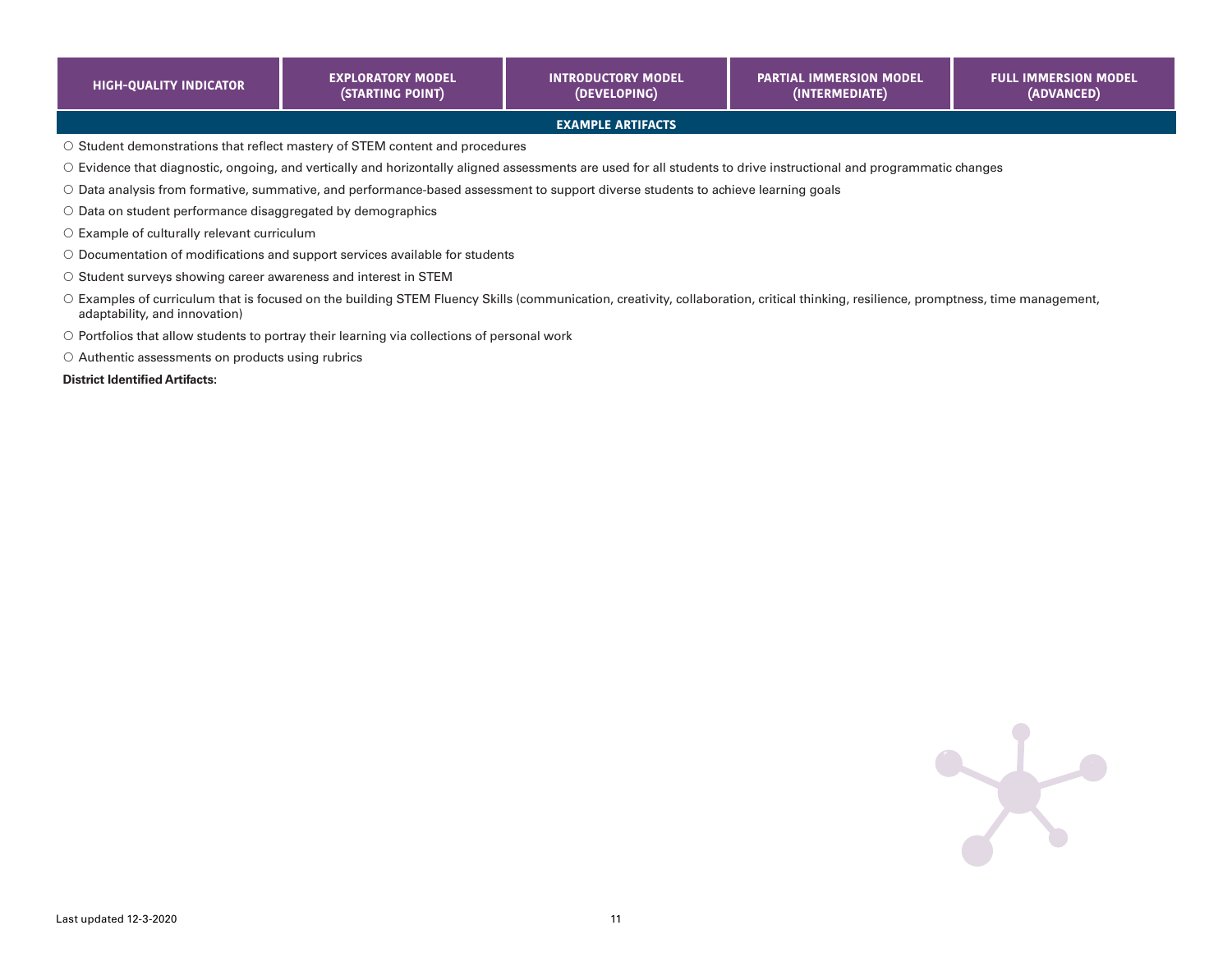### **DOMAIN 5 STAKEHOLDER ENGAGEMENT**

5.1 Connections to effective in and out-of-school STEM programs

- 5.2 Stakeholder partnerships for students that expand classroom learning to include capstone experiences (including virtual) like mentorships, internships, practicums
- 5.3 STEM Work-Based Learning experiences to increases interest and abilities in careers requiring STEM skills
- 5.4 Stakeholder partnerships for teachers that connect their academic content to STEM careers through externships and research experiences

5.5 STEM family engagement events/experiences hosted by the district/campus

Ecosystem of STEM partnerships are established and provide connections between curriculum taught in the classroom and practical applications outside of school. These partnerships have created an environment in which students develop high-level STEM skills and knowledge inside and outside of the classroom and increase readiness for college and careers.

| <b>HIGH QUALITY INDICATOR</b>                    | <b>EXPLORATORY MODEL</b><br>(STARTING POINT)                                                                                                                                                                                                                        | <b>INTRODUCTORY MODEL</b><br>(DEVELOPING)                                                                                                                                                                                                                                                                      | <b>PARTIAL IMMERSION MODEL</b><br>(INTERMEDIATE)                                                                                                                                                                                                                                                                                                                                | <b>FULL IMMERSION MODEL</b><br>(ADVANCED)                                                                                                                                                                                                                                                                                                                                                                                        |
|--------------------------------------------------|---------------------------------------------------------------------------------------------------------------------------------------------------------------------------------------------------------------------------------------------------------------------|----------------------------------------------------------------------------------------------------------------------------------------------------------------------------------------------------------------------------------------------------------------------------------------------------------------|---------------------------------------------------------------------------------------------------------------------------------------------------------------------------------------------------------------------------------------------------------------------------------------------------------------------------------------------------------------------------------|----------------------------------------------------------------------------------------------------------------------------------------------------------------------------------------------------------------------------------------------------------------------------------------------------------------------------------------------------------------------------------------------------------------------------------|
| <b>5.1 Extended learning STEM</b><br>experiences | The school does not include and/<br>or does not have evidence of this<br>indicator in practice currently                                                                                                                                                            | Work is in progress to develop this<br>indicator within the school and<br>is included in the school's STEM<br>planning document                                                                                                                                                                                | The school offers extracurricular<br>activities that are engaged in by<br>some of the students and some of<br>the students participate in STEM<br>competitions onsite/online STEM<br>exhibits and/or in state and national<br><b>STEM</b> forums                                                                                                                                | The students offers extracurricular<br>activities that are engaged in by<br>most of the students and most<br>students participate in STEM<br>competitions onside/online STEM<br>exhibits and or in state and national<br><b>STEM</b> forums                                                                                                                                                                                      |
| 5.2a Partners support instruction                | Work is in progress to develop this<br>indicator within the school                                                                                                                                                                                                  | Partners from industry, institutes<br>of higher education, and technical<br>center are utilized to extend student<br>learning                                                                                                                                                                                  | Partners from industry, institutes<br>of higher education, and technical<br>centers participate in extended<br>learning opportunities as a part of<br>the school's work toward STEM<br>implementation                                                                                                                                                                           | Students have district experiences<br>with STEM professionals in<br>authentic environments and field<br>experiences involving industry<br>partners are embedded within the<br>design process and implementation<br>of PBL and/or design-based<br>challenges provide authentic, real-<br>world STEM content and industry<br>skills to classroom instruction and<br>industry partners are a part of the<br>decision making process |
| 5.2b Community engagement                        | $\circ$ Community engagement is<br>teacher or principal- driven,<br>based on the connections and<br>experiences of the school leaders.<br>$\circ$ Topics for student projects are<br>teacher-designed.<br>Students present to the community<br>at a showcase event. | ○ School leadership has made<br>efforts to engage a wide variety<br>of community partners.<br>○ Topics for projects are teacher-led<br>with community partner input.<br>Students present the results of their<br>work to the community. Community<br>partners offer feedback and ask<br>questions of students. | O Community partners mostly<br>reflect the diversity of the school<br>population.<br>O Topics for projects are student-led<br>based on their observations and<br>experiences in their communities.<br>Students present the results of their<br>work to the community. Community<br>partners offer feedback and ask<br>students questions. Students revise<br>based on feedback. | O Students and families join school<br>leaders in suggesting, engaging<br>and developing relationships with<br>diverse community partners.<br>$\circ$ Topics for projects are student-<br>led, after significant community<br>engagement.<br>Community partners advise<br>students during the planning,<br>creation, and presentation of<br>student projects.                                                                    |
| 5.2c STEM majors and career<br>trajectory        | $\circ$ Instruction does not include<br>introduction to STEM major and/<br>or careers                                                                                                                                                                               | $\circ$ Instruction includes limited<br>introduction to what is required<br>in a STEM major or career                                                                                                                                                                                                          | $\circ$ Instruction introduces students<br>to diverse STEM careers and<br>provides information about<br>what is needed to pursue further<br>education in a STEM major                                                                                                                                                                                                           | O Instruction encourages students<br>to explore and experience diverse<br>STEM careers and supports<br>students to pursue their desired<br>STEM education pathway (2<br>year degree, 4 year degree,<br>apprenticeship or employment)                                                                                                                                                                                             |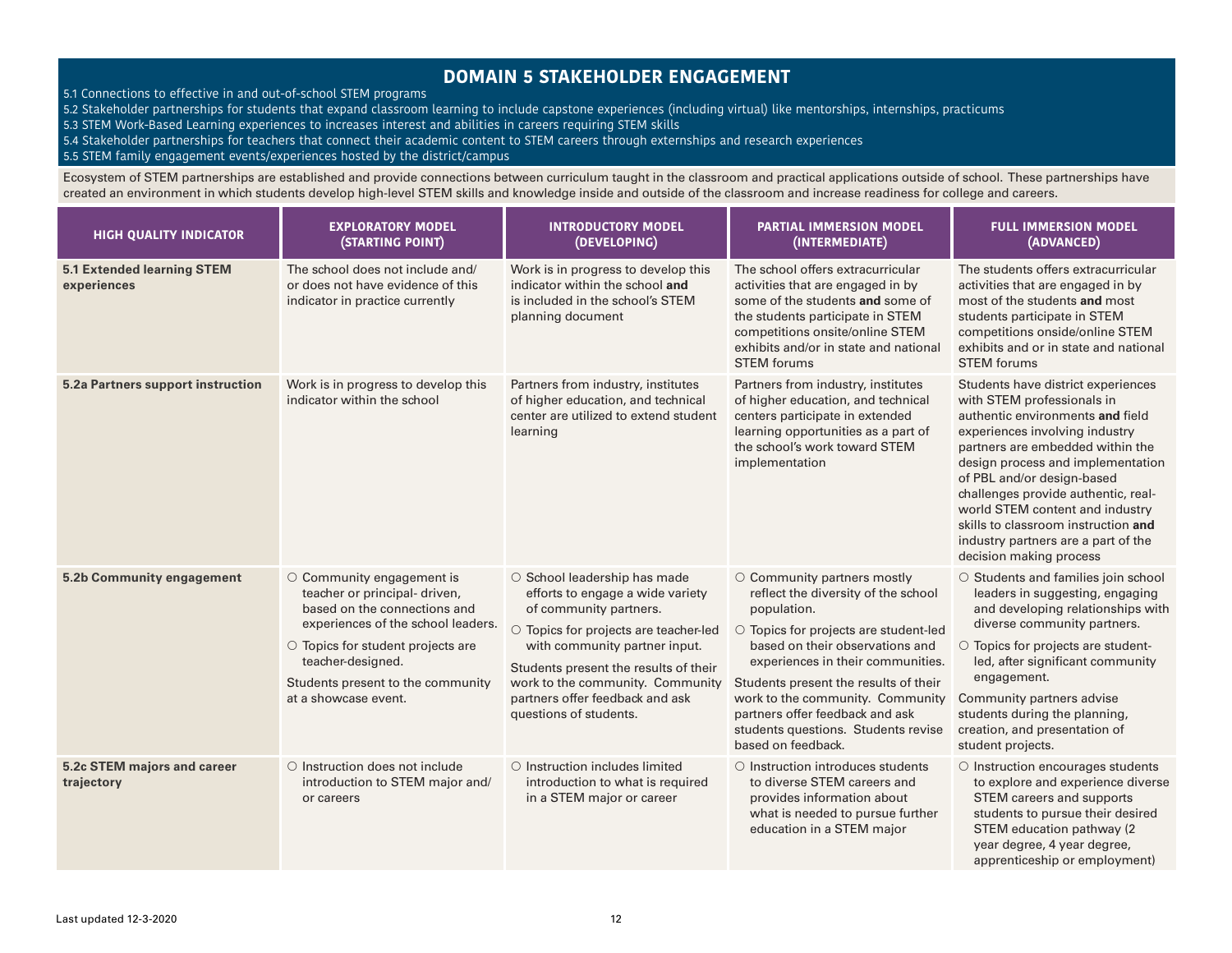| <b>HIGH QUALITY INDICATOR</b>                         | <b>EXPLORATORY MODEL</b><br>(STARTING POINT)                                                                                                                                               | <b>INTRODUCTORY MODEL</b><br>(DEVELOPING)                                                                                                                                                                                                                                                                                                                        | <b>PARTIAL IMMERSION MODEL</b><br>(INTERMEDIATE)                                                                                                                                                                                                                                                                                                                                                                                                                                                                                              | <b>FULL IMMERSION MODEL</b><br>(ADVANCED)                                                                                                                                                                                                                                                                                                                                                                                                                                                                                                                       |
|-------------------------------------------------------|--------------------------------------------------------------------------------------------------------------------------------------------------------------------------------------------|------------------------------------------------------------------------------------------------------------------------------------------------------------------------------------------------------------------------------------------------------------------------------------------------------------------------------------------------------------------|-----------------------------------------------------------------------------------------------------------------------------------------------------------------------------------------------------------------------------------------------------------------------------------------------------------------------------------------------------------------------------------------------------------------------------------------------------------------------------------------------------------------------------------------------|-----------------------------------------------------------------------------------------------------------------------------------------------------------------------------------------------------------------------------------------------------------------------------------------------------------------------------------------------------------------------------------------------------------------------------------------------------------------------------------------------------------------------------------------------------------------|
| 5.2d Business/ industry and non-<br>profit engagement | Students do not interact with STEM<br>business/industry or non-profits<br>to expand learning experiences in<br><b>STEM</b><br>$\circ$ and no formal partnership<br>agreements are in place | Business and industry leaders are<br>recruited to participate in school<br>activities with no regard for diversity<br>of experiences and some students<br>have 1-2 interactions each year<br>with STEM business/industry or<br>non-profits to expand learning<br>experiences in STEM<br>$\circ$ and some students have formal<br>partnership agreements in place | Business and industry leaders from<br>a wide variety of backgrounds are<br>intentionally recruited to participate<br>in school activities and most<br>students have interactions each<br>year with STEM business/industry<br>or non-profits to expand learning<br>experiences in STEM<br>$\circ$ and some connections are made<br>between their work placement<br>and academic content and most<br>students have formal partnership<br>agreements in place                                                                                    | Businesses and industry owned<br>and operated by people from<br>a wide variety of backgrounds<br>are partnered with the school in<br>developing STEM experiences and<br>students regularly interact with and<br>receive feedback on their work from<br>a diverse group of role models that<br>mirrors the diversity of the student<br>body<br>$\circ$ and explicit connections are<br>made between their work<br>experience and academic content<br>and students have formal<br>partnership agreements in place                                                 |
| <b>5.3a Exploring STEM careers</b>                    | Once a year, students participate<br>in career exploration experiences,<br>which include opportunities to<br>explore STEM careers, professional<br>experiences, and STEM fluency<br>skills | Twice a year, students participate<br>in career exploration experiences,<br>which include opportunities to<br>explore STEM careers, professional<br>experiences, and STEM fluency<br>skills                                                                                                                                                                      | Quarterly, students participate in<br>career exploration experiences,<br>which include opportunities to<br>explore STEM careers, professional<br>experiences, and STEM fluency<br>skills                                                                                                                                                                                                                                                                                                                                                      | Monthly, students participate in<br>career exploration experiences,<br>which include opportunities to<br>explore STEM careers, professional<br>experiences, and STEM fluency<br>skills as part of their coursework                                                                                                                                                                                                                                                                                                                                              |
| 5.3b Work-Based Learning (WBL)                        | Students rarely have an active, WBL<br>experience with an external STEM<br>industry partner, either during or<br>outside of the school day                                                 | Students have at least one active,<br>WBL experience annually with an<br>external STEM industry partner,<br>either during or outside of the<br>school day and WBL experience<br>promotes industry and career<br>awareness                                                                                                                                        | Students have two active, WBL<br>experience annually with an<br>external STEM industry partner,<br>either during or outside of the<br>school day and WBL experience<br>promotes industry and career<br>awareness and exploration                                                                                                                                                                                                                                                                                                              | Students have active, WBL<br>experience annually with an<br>external STEM industry partner,<br>either during or outside of the<br>school day and WBL experience<br>promotes industry and career<br>awareness, exploration, and<br>experience in career preparation<br>and training                                                                                                                                                                                                                                                                              |
| <b>5.4a Quality STEM professional</b><br>learning     | Teachers participate in large group<br>professional development sessions<br>that introduce STEM teaching skills                                                                            | Teachers participate in large group<br>professional development sessions<br>focusing on critical STEM teaching<br>skills                                                                                                                                                                                                                                         | Teachers have identified unique<br>professional development (PD)<br>goals, participate in large and<br>small group, personalized learning<br>professional development sessions,<br>and <i>externship opportunities</i> and<br>PD includes support across the<br>school year during implementation<br>of school-based STEM strategies<br>and teachers observe colleagues<br>and engage in formal reflection and<br>discourse regarding practice and<br>PD sessions align with the needs<br>of the program/school and student<br>learning needs | Professional development (PD)<br>is ongoing and aligns with STEM<br>initiatives and includes support<br>across the school year and teachers<br>have identified unique PD goals<br>and participate in large and small<br>group and personalized learning<br>PD sessions including <i>externship</i><br>opportunities and teachers observe<br>colleagues and engage in formal<br>reflection and discourse regarding<br>practice and PD often embedded<br>within the working day and aligns<br>with the needs of the program/<br>school and student learning needs |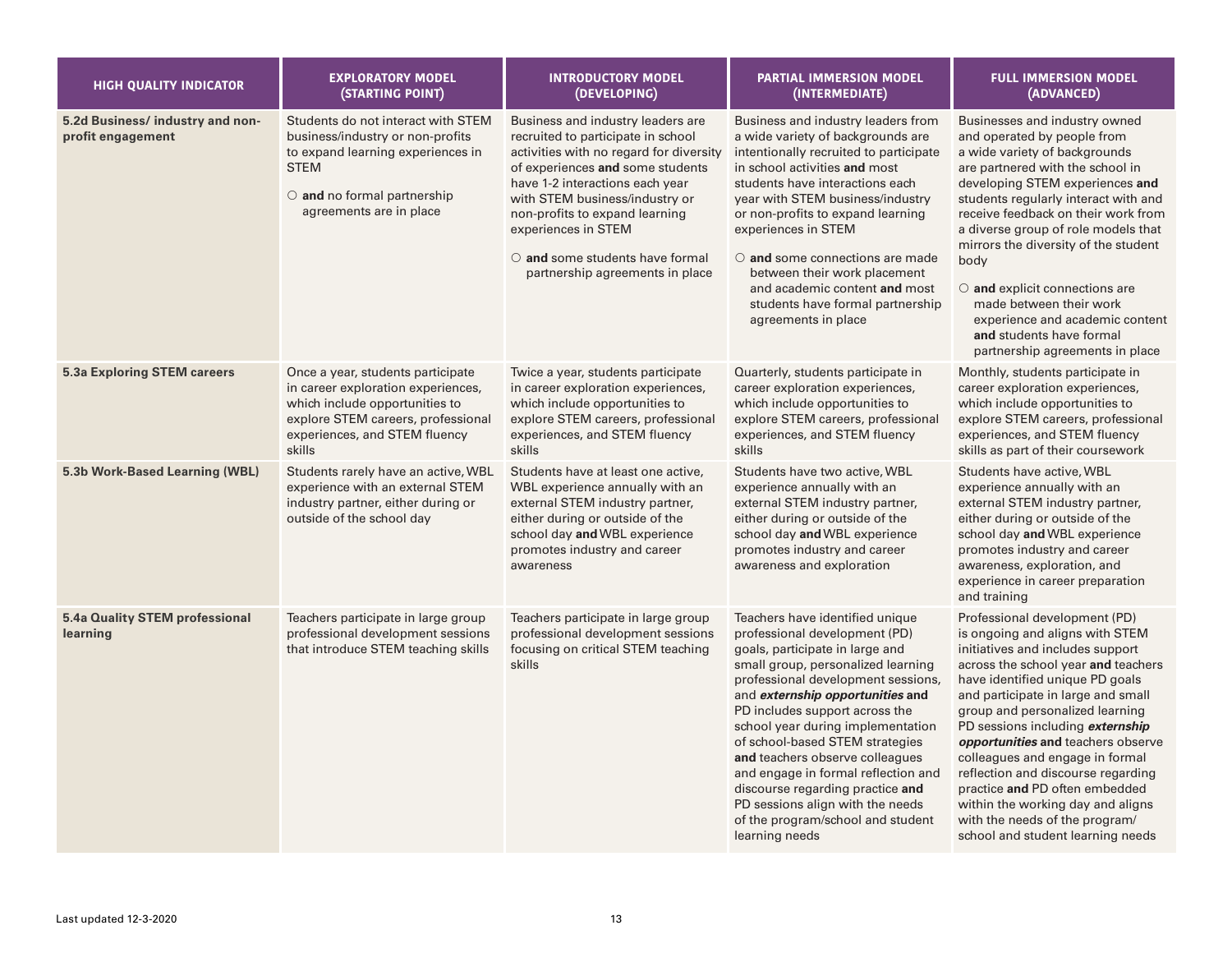| <b>HIGH QUALITY INDICATOR</b> | <b>EXPLORATORY MODEL</b><br>(STARTING POINT)                                                                                                                         | <b>INTRODUCTORY MODEL</b><br>(DEVELOPING)                                                                                     | <b>PARTIAL IMMERSION MODEL</b><br>(INTERMEDIATE)                                                                                                                                                                                      | <b>FULL IMMERSION MODEL</b><br>(ADVANCED)                                                                                                                                                                                                                                                                                                                            |  |
|-------------------------------|----------------------------------------------------------------------------------------------------------------------------------------------------------------------|-------------------------------------------------------------------------------------------------------------------------------|---------------------------------------------------------------------------------------------------------------------------------------------------------------------------------------------------------------------------------------|----------------------------------------------------------------------------------------------------------------------------------------------------------------------------------------------------------------------------------------------------------------------------------------------------------------------------------------------------------------------|--|
| 5.4b STEM content competency  | PD on STEM content proficiency is<br>not available. Any faculty or staff<br>wanting to improve their STEM<br>content knowledge must pursue this<br>PD independently. | PD on STEM content proficiency<br>is offered occasionally for some<br>faculty and staff and some STEM<br>faculty participate. | PD on STEM content proficiency<br>is available for all faculty and staff<br>and a majority of the STEM faculty<br>participate.                                                                                                        | PD on building STEM proficiency is<br>available and required for all faculty<br>and staff at all levels to ensure<br>delivery of rigorous and integrated<br>STEM content and include<br>opportunities for externships and<br>research experiences                                                                                                                    |  |
| 5.5 Family engagement         | The school has a single, one-size-<br>fits-all family engagement plan.                                                                                               | The school uses multiple means to<br>transmit information to families.<br>Information generally travels one-<br>way.          | Families are engaged at school-<br>based events throughout the year.<br>Diversity of families is recognized<br>at a yearly multicultural night.<br>Teachers use multiple means to<br>engage families in a dialogue about<br>students. | Families are viewed as<br>collaborators, partners, and<br>decision-makers. Communication<br>is two-way. Differentiated strategies<br>are employed to engage diverse<br>families. Efforts to engage go<br>beyond paper and email, and<br>include text message, social<br>media, home visits, and visits<br>in the community to ensure all<br>communities are engaged. |  |
| <b>EXAMPLE ARTIFACTS</b>      |                                                                                                                                                                      |                                                                                                                               |                                                                                                                                                                                                                                       |                                                                                                                                                                                                                                                                                                                                                                      |  |

- $\circ$  Family engagement plan
- $\circlearrowright$  Calendar of family events
- $\circ$  Samples of family communication
- $\circ$  Events/appointments to plan STEM career pathways with parents
- $\circ$  List of community partners/WBL providers and their impact
- Memoranda of Understanding (MOUs) that are in place with local business/industry partners
- Documentation of opportunities for students to interact with STEM professionals to support curriculum
- Documentation of opportunities for students to interact with museums/university/business partners to support curriculum
- Participation in out-of-school opportunities like Science Olympiad, robotics, engineering fairs, and eCybermission
- O Documentation of process to establish a local ecosystem of business, industry, and other community partners that are involved in directly connecting in-school and out-of-school instruction with STEM professionals to support a rich STEM curriculum
- **District Identified Artifacts:**

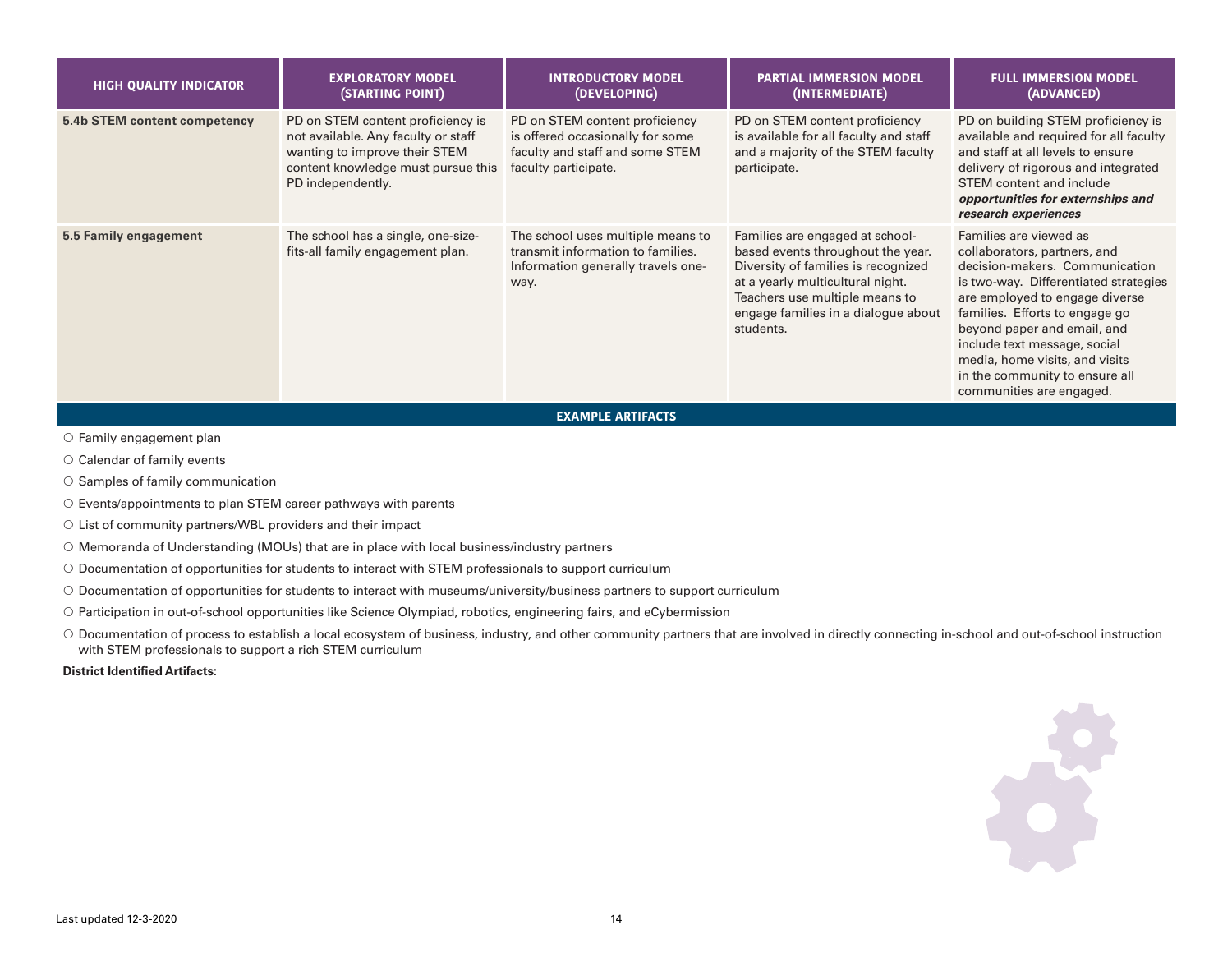### **DOMAIN 6 COMMUNICATION/MARKETING STRATEGIES**

### 6.1 Marketing mechanisms to communicate the STEM plan across district, community and workforce

Successful implementation of a STEM education communications effort can achieve far-reaching results. Strong communication efforts can establish a network of supporters and advocates who can help the district integrate PK–20 STEM education local policy that support rigorous and relevant STEM education for all students.

| <b>HIGH-QUALITY INDICATOR</b> | <b>EXPLORATORY MODEL</b>                                                                                                                                                   | <b>INTRODUCTORY MODEL</b>                                                                                                                                            | <b>PARTIAL IMMERSION MODEL</b>                                                                                                                   | <b>FULL IMMERSION MODEL</b>                                                                                                                                                                      |
|-------------------------------|----------------------------------------------------------------------------------------------------------------------------------------------------------------------------|----------------------------------------------------------------------------------------------------------------------------------------------------------------------|--------------------------------------------------------------------------------------------------------------------------------------------------|--------------------------------------------------------------------------------------------------------------------------------------------------------------------------------------------------|
|                               | (STARTING POINT)                                                                                                                                                           | (DEVELOPING)                                                                                                                                                         | (INTERMEDIATE)                                                                                                                                   | (ADVANCED)                                                                                                                                                                                       |
| 6.1 Program visibility        | Program is not well known in<br>diverse communities due to the use<br>of traditional outreach methods.<br>Media outreach does not always<br>promote diverse participation. | Program is not well known in<br>diverse communities due to the use<br>of traditional outreach methods.<br>Media outreach materials promote<br>diverse participation. | Program is well known within<br>its constituency and all media<br>outreach materials promote<br>diverse participation to diverse<br>communities. | Organization regularly promotes<br>its work by disseminating results<br>to national and state audiences.<br>Media outreach materials promote<br>diverse participation to diverse<br>communities. |

**EXAMPLE ARTIFACTS**

- $\circ$  Website and social media channel content and promotional materials
- $\circ$  Regular STEM newsletter
- $\circ$  STEM branding for the district
- $\circ$  STEM Flyers for events
- $\circlearrowright$  App reminder for STEM events
- $\circ$  STEM education awareness day/month
- $\circ$  STEM leadership team regularly communicates the STEM plan with STEM teachers and stakeholders

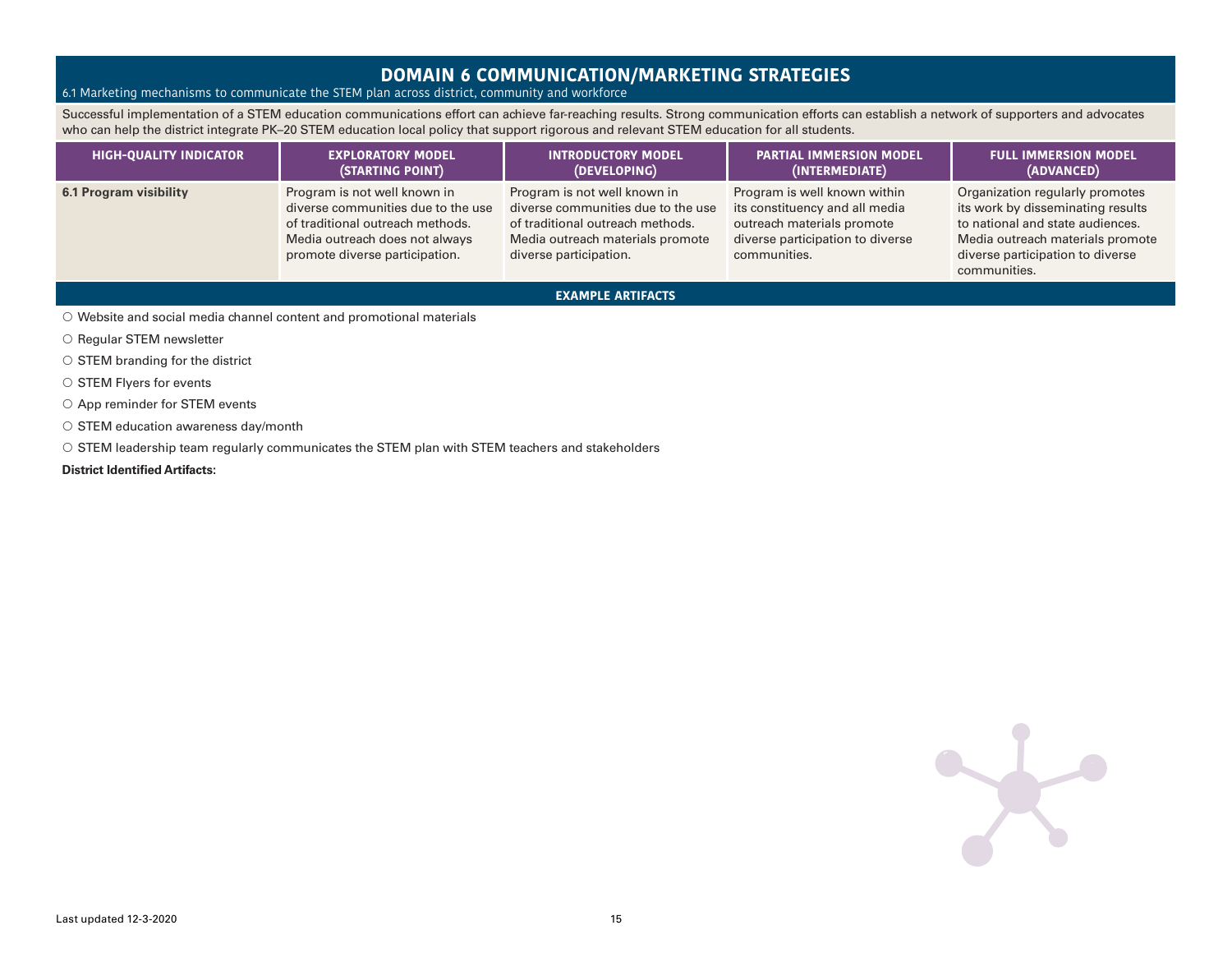Use the score card to record the performance level of each high-quality indicators. The rating for each indicator will help identify where program strengths and opportunities for growth are within the program. If an indicator ranks lower than desired, use the PK-20 STEM Framework to identify tools that are available to help guide the leadership team to the next steps for the program.

| <b>STRENGTHS</b>  | <b>OPPORTUNITIES FOR GROWTH</b> |  |  |  |  |
|-------------------|---------------------------------|--|--|--|--|
|                   |                                 |  |  |  |  |
|                   |                                 |  |  |  |  |
|                   |                                 |  |  |  |  |
|                   |                                 |  |  |  |  |
|                   |                                 |  |  |  |  |
|                   |                                 |  |  |  |  |
|                   |                                 |  |  |  |  |
|                   |                                 |  |  |  |  |
| <b>NEXT STEPS</b> |                                 |  |  |  |  |
|                   |                                 |  |  |  |  |
|                   |                                 |  |  |  |  |
|                   |                                 |  |  |  |  |
|                   |                                 |  |  |  |  |
|                   |                                 |  |  |  |  |
|                   |                                 |  |  |  |  |
|                   |                                 |  |  |  |  |
|                   |                                 |  |  |  |  |
|                   |                                 |  |  |  |  |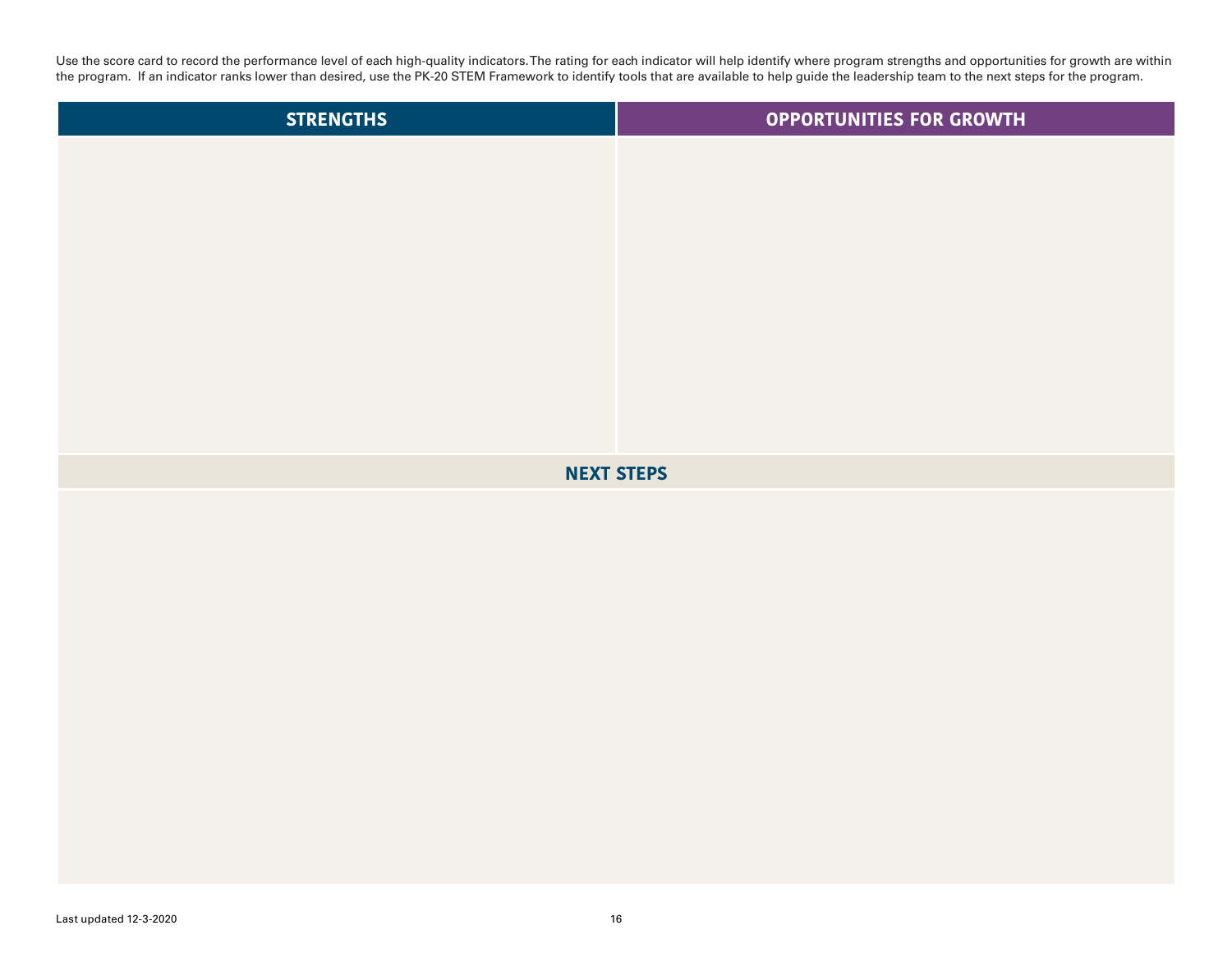| <b>FIDELITY OF IMPLEMENTATION SCORE CARD</b>                                                                                                                                        |                    |                     |                          |                       |  |
|-------------------------------------------------------------------------------------------------------------------------------------------------------------------------------------|--------------------|---------------------|--------------------------|-----------------------|--|
| <b>Domain 1 Equity of Programming</b>                                                                                                                                               | <b>Exploratory</b> | <b>Introductory</b> | <b>Partial Immersion</b> | <b>Full Immersion</b> |  |
| 1.1 STEM Instruction is offered for all students on campus                                                                                                                          |                    |                     |                          |                       |  |
| <b>Domain 2 School Climate and Culture</b>                                                                                                                                          |                    | Introductory        | <b>Partial Immersion</b> | <b>Full Immersion</b> |  |
| 2.1 Professional development on integrated STEM content, resources and instructional methods provided for staff                                                                     |                    |                     |                          |                       |  |
| 2.2 Professional development to build a STEM culture growth mindset in the organization provided for all staff                                                                      |                    |                     |                          |                       |  |
| <b>Domain 3 Program Design</b>                                                                                                                                                      | <b>Exploratory</b> | <b>Introductory</b> | <b>Partial Immersion</b> | <b>Full Immersion</b> |  |
| 3.1 Leadership team made up of STEM stakeholders including school board, community, higher education,<br>business and industry to ensure a successful academic, and career pipeline |                    |                     |                          |                       |  |
| 3.2 Students' PK-20 learning pathways is aligned to STEM careers and postsecondary STEM degree plan                                                                                 |                    |                     |                          |                       |  |
| 3.3 STEM pathways include academic and technical skills to prepare students for STEM careers (Secondary Only)                                                                       |                    |                     |                          |                       |  |
| 3.4 STEM program has a strategic plan including STEM integrated instruction aligned to the TEKS and offered<br>regularly throughout the year                                        |                    |                     |                          |                       |  |
| Domain 4 Curricular Aspects of the STEM Program                                                                                                                                     | <b>Exploratory</b> | <b>Introductory</b> | <b>Partial Immersion</b> | <b>Full Immersion</b> |  |
| 4.1 STEM Project/Problem-Based Learning (PBL) and/or Design-Based Challenges are aligned to grade level TEKS                                                                        |                    |                     |                          |                       |  |
| 4.2 STEM Project/Problem-Based Learning (PBL) or Design-Based Challenges have integrated content across STEM<br>fields                                                              |                    |                     |                          |                       |  |
| 4.3 STEM classroom experiences include career exploration and authentic real-world activities/projects                                                                              |                    |                     |                          |                       |  |
| 4.4 Opportunities to develop STEM Fluency Skills: communication, collaboration, creativity, critical thinking,<br>resilience, promptness, time management, adaptability, innovative |                    |                     |                          |                       |  |
| 4.5a Opportunities to develop the technical skills of the engineering design process                                                                                                |                    |                     |                          |                       |  |
| 4.5b Opportunities to develop the technical skills of computational thinking process                                                                                                |                    |                     |                          |                       |  |
| 4.6 Experiences are vertically aligned throughout the district/campus and to postsecondary (PK-20)                                                                                  |                    |                     |                          |                       |  |
| 4.7 Experiences are horizontally aligned to TEKS throughout the grade level (cross curricular)                                                                                      |                    |                     |                          |                       |  |
| 4.8 Student mastery is demonstrated through a variety of assessment methods including formative, summative,<br>and performance-based measures                                       |                    |                     |                          |                       |  |
| Domain 5 Stakeholder Engagement                                                                                                                                                     | <b>Exploratory</b> | <b>Introductory</b> | <b>Partial Immersion</b> | <b>Full Immersion</b> |  |
| 5.1 Connections to effective in and out-of-school STEM programs                                                                                                                     |                    |                     |                          |                       |  |
| 5.2 Stakeholder partnerships that expand classroom learning to include capstone experiences (including virtual)<br>such as mentorships, internships, practicums (High School Only)  |                    |                     |                          |                       |  |
| 5.3 STEM Work-Based Learning experiences to increase interest and abilities in careers requiring STEM fluency<br>skills                                                             |                    |                     |                          |                       |  |
| 5.4 Stakeholder partnerships for teachers that connect their academic content to STEM careers through<br>externships and research experiences                                       |                    |                     |                          |                       |  |
| 5.5 STEM family engagement events/experiences hosted by the district/campus                                                                                                         |                    |                     |                          |                       |  |
| <b>Domain 6 Communication/Marketing Strategies</b>                                                                                                                                  | <b>Exploratory</b> | <b>Introductory</b> | <b>Partial Immersion</b> | <b>Full Immersion</b> |  |
| 6.1 Marketing mechanisms to communicate the STEM plan across district, community, and workforce                                                                                     |                    |                     |                          |                       |  |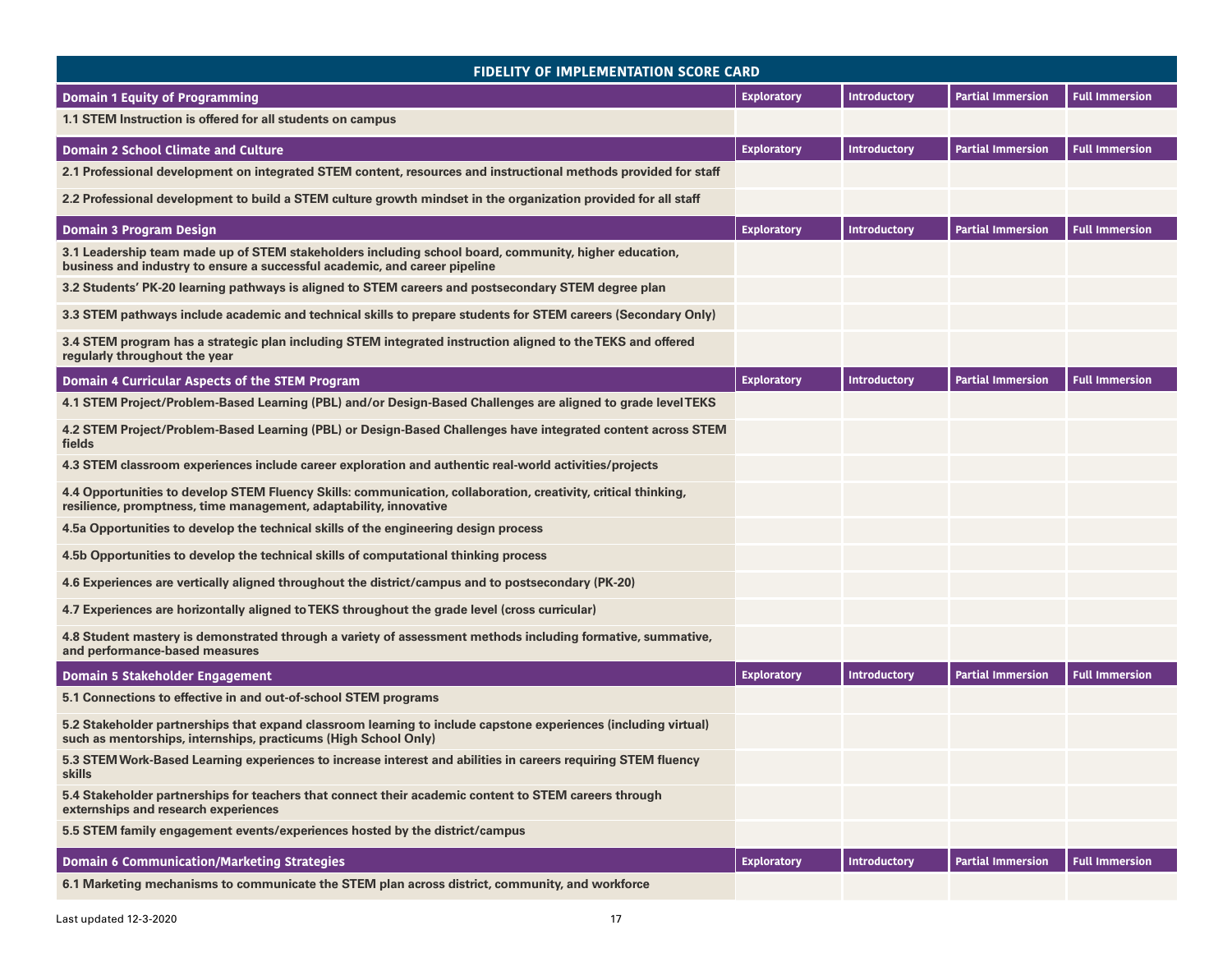## **References**

Iowa Governor's STEM Advisory Council (2018). Iowa STEM Scale Up RFP 2018

Nevada Governor's Office of Science, Innovation & Technology, STEMworks ([osit.nv.gov/STEM/STEMworks\)](http://osit.nv.gov/STEM/STEMworks). Nevada Rubric – STEMworks (2018). July 9, 2019 available at [http://osit.nv.gov/uploadedFiles/osit.nv.gov/Content/STEM/stemworks%20nv%20rubric\\_8-8-18.f.pdf](http://osit.nv.gov/uploadedFiles/osit.nv.gov/Content/STEM/stemworks%20nv%20rubric_8-8-18.f.pdf)

Nevada Governor's Office of Science, Innovation & Technology, Nevada STEM Framework (2018) July 9, 2019 available at [http://osit.nv.gov/uploadedFiles/osit.nv.gov/Content/STEM/Nevada%20STEM%20Framework\\_r.12-21-18.pdf](http://osit.nv.gov/uploadedFiles/osit.nv.gov/Content/STEM/Nevada%20STEM%20Framework_r.12-21-18.pdf)

New England Resource Center for Higher Education [\(http://www.nerche.org/\)](http://www.nerche.org/), Self-Assessment Rubric for the Institutionalization of Diversity, Equity, and Inclusion in Higher Education. July 9, 2019 Available at <https://www.utica.edu/academic/Assessment/new/diversity,%20equity,%20and%20inclusion.pdf>

San Diego STEM Ecosystem (2018) A Criteria for Quality STEM/STEAM in San Diego. July 9, 2019 available at <https://www.sdstemecosystem.org/sites/default/files/2018-04/criteria-for-quality-stem-steam-in-san-diego.pdf>

WestEd (wested.org) (2017) STEMworks Design Principles Rubric July 9, 2019 available at [https://stemworks.wested.org/sites/default/files/STEMworks\\_Design\\_Principles\\_Rubric.pdf](https://stemworks.wested.org/sites/default/files/STEMworks_Design_Principles_Rubric.pdf)

Alief ISD STEM Attributes Implementation Rubric Self-Assessment

Georgia STEM Program: <http://www.bremencs.com/images/pdfs/STEMProgramCertificationRubricforElementarySchools.pdf>

Indiana STEM School Program: <https://www.doe.in.gov/wf-stem/indiana-stem-education-science-technology-engineering-and-mathematics>

North Carolina STEM School and Leadership Program: <http://www.dpi.state.nc.us/stem/schools/>

Ohio STEM School Program:<https://education.ohio.gov/getattachment/Topics/Career-Tech/STEM/Updated-for-K-5-FY18-STEM-Application-Fall-2016.pdf.aspx>

STEM Schools Study – Outlier Research and Evaluation with University of Chicago: <http://outlier.uchicago.edu/s3/>

STEM School Designation - Tennessee STEM Innovation Network<https://www.tsin.org/designation/>

Texas T-STEM School Program: <http://www.tstemblueprint.org/>

National Alliance for Partnerships in Equity Education Foundation<www.napequity.org>